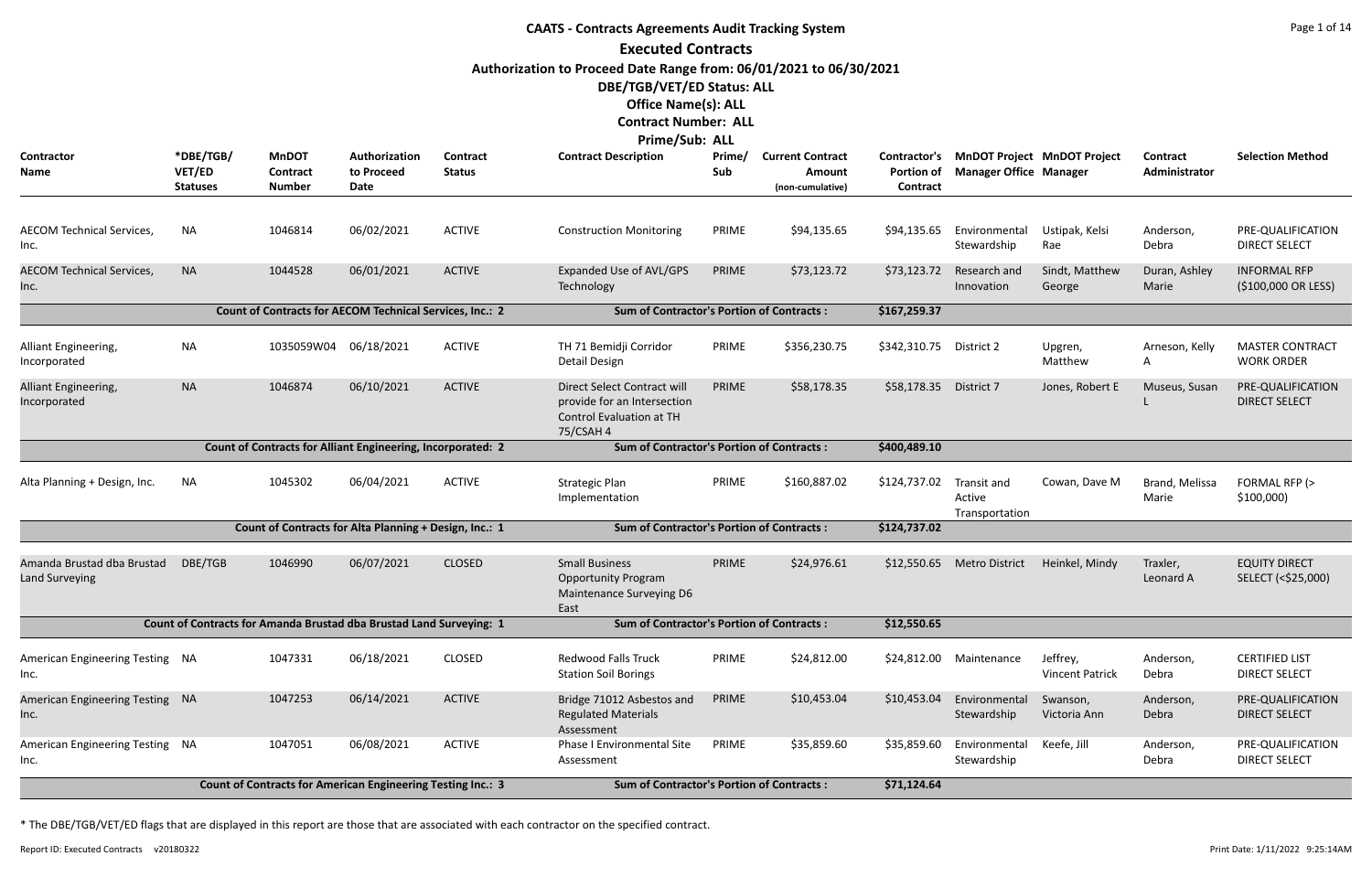|                                                   | <b>CAATS - Contracts Agreements Audit Tracking System</b> |                                           |                                                                          |                           |                                                                                           |               |                                                       |                               |                               |                                          |                                  |                                           |  |
|---------------------------------------------------|-----------------------------------------------------------|-------------------------------------------|--------------------------------------------------------------------------|---------------------------|-------------------------------------------------------------------------------------------|---------------|-------------------------------------------------------|-------------------------------|-------------------------------|------------------------------------------|----------------------------------|-------------------------------------------|--|
|                                                   |                                                           |                                           |                                                                          |                           | <b>Executed Contracts</b>                                                                 |               |                                                       |                               |                               |                                          |                                  |                                           |  |
|                                                   |                                                           |                                           |                                                                          |                           | Authorization to Proceed Date Range from: 06/01/2021 to 06/30/2021                        |               |                                                       |                               |                               |                                          |                                  |                                           |  |
|                                                   |                                                           |                                           |                                                                          |                           | DBE/TGB/VET/ED Status: ALL                                                                |               |                                                       |                               |                               |                                          |                                  |                                           |  |
|                                                   |                                                           |                                           |                                                                          |                           | <b>Office Name(s): ALL</b>                                                                |               |                                                       |                               |                               |                                          |                                  |                                           |  |
|                                                   |                                                           |                                           |                                                                          |                           | <b>Contract Number: ALL</b>                                                               |               |                                                       |                               |                               |                                          |                                  |                                           |  |
|                                                   |                                                           |                                           |                                                                          |                           | Prime/Sub: ALL                                                                            |               |                                                       |                               |                               |                                          |                                  |                                           |  |
| Contractor<br>Name                                | *DBE/TGB/<br>VET/ED<br><b>Statuses</b>                    | <b>MnDOT</b><br>Contract<br><b>Number</b> | Authorization<br>to Proceed<br>Date                                      | Contract<br><b>Status</b> | <b>Contract Description</b>                                                               | Prime/<br>Sub | <b>Current Contract</b><br>Amount<br>(non-cumulative) | <b>Portion of</b><br>Contract | <b>Manager Office Manager</b> | Contractor's MnDOT Project MnDOT Project | <b>Contract</b><br>Administrator | <b>Selection Method</b>                   |  |
| <b>American Environmental LLC</b>                 | <b>NA</b>                                                 | 1046925                                   | 06/04/2021                                                               | <b>IN AUDIT</b>           | TH 65 Moore Lake Video<br>Project                                                         | PRIME         | \$98,172.00                                           | \$88,336.00                   | <b>Metro District</b>         | Daleiden, Lee<br>N                       | Kamprath,<br>Augustine           | PRE-QUALIFICATION<br><b>DIRECT SELECT</b> |  |
|                                                   |                                                           |                                           | <b>Count of Contracts for American Environmental LLC: 1</b>              |                           | <b>Sum of Contractor's Portion of Contracts:</b>                                          |               |                                                       | \$88,336.00                   |                               |                                          |                                  |                                           |  |
| Aspen Aerials, Inc.                               | <b>NA</b>                                                 | 1047360                                   | 06/30/2021                                                               | <b>CLOSED</b>             | <b>Snooper Truck Training</b>                                                             | PRIME         | \$7,500.00                                            | \$7,500.00                    | <b>Bridges</b>                | Theisen, Scott                           | Johnson, Terri<br>Jean           | SINGLE SOURCE                             |  |
|                                                   |                                                           |                                           | Count of Contracts for Aspen Aerials, Inc.: 1                            |                           | <b>Sum of Contractor's Portion of Contracts:</b>                                          |               |                                                       | \$7,500.00                    |                               |                                          |                                  |                                           |  |
| Bolton & Menk, Inc.                               | <b>NA</b>                                                 | 1046209                                   | 06/15/2021                                                               | <b>ACTIVE</b>             | Final design plan set                                                                     | PRIME         | \$894,550.12                                          | \$399,007.27                  | District 7                    | Young,<br>Matthew                        | Museus, Susan                    | FORMAL RFP (><br>\$100,000                |  |
| Bolton & Menk, Inc.                               | <b>NA</b>                                                 | 1047271                                   | 06/07/2021                                                               | <b>EXPIRED</b>            | Constructability Review,<br><b>Contract Time</b><br>Determination, quantity<br>checking   | PRIME         | \$24,966.33                                           | \$24,966.33                   | District 7                    | Tess, Zachary<br>Ted                     | Museus, Susan                    | PRE-QUALIFICATION<br><b>DIRECT SELECT</b> |  |
|                                                   |                                                           |                                           | Count of Contracts for Bolton & Menk, Inc.: 2                            |                           | <b>Sum of Contractor's Portion of Contracts:</b>                                          |               |                                                       | \$423,973.60                  |                               |                                          |                                  |                                           |  |
| <b>Braun Intertec Corporation</b>                 | <b>NA</b>                                                 | 1047579                                   | 06/21/2021                                                               | <b>CLOSED</b>             | <b>Statewide Technical</b><br>Assistance                                                  | PRIME         | \$15,095.00                                           | \$15,095.00                   | Environmental<br>Stewardship  | Waters,<br>Michelle L                    | Anderson,<br>Debra               | PRE-QUALIFICATION<br><b>DIRECT SELECT</b> |  |
| <b>Braun Intertec Corporation</b>                 | NA                                                        | 1047260                                   | 06/18/2021                                                               | <b>ACTIVE</b>             | Glenwood Bridge<br><b>Construction Monitoring</b>                                         | PRIME         | \$52,564.00                                           | \$52,564.00                   | Environmental<br>Stewardship  | Waters,<br>Michelle L                    | Anderson,<br>Debra               | PRE-QUALIFICATION<br><b>DIRECT SELECT</b> |  |
| <b>Braun Intertec Corporation</b>                 | <b>NA</b>                                                 | 1047282                                   | 06/16/2021                                                               | <b>CLOSED</b>             | Asbestos & Regulated<br><b>Materials Assessment for</b><br><b>Bridge Renovation #9785</b> | PRIME         | \$6,214.00                                            | \$6,214.00                    | Environmental<br>Stewardship  | Allen-Murley,<br>Summer Sara             | Anderson,<br>Debra               | PRE-QUALIFICATION<br><b>DIRECT SELECT</b> |  |
|                                                   |                                                           |                                           | <b>Count of Contracts for Braun Intertec Corporation: 3</b>              |                           | <b>Sum of Contractor's Portion of Contracts:</b>                                          |               |                                                       | \$73,873.00                   |                               |                                          |                                  |                                           |  |
| Brian Johnson dba Sunrise<br>Title Service        | <b>NA</b>                                                 | 1047659                                   | 06/29/2021                                                               | <b>EXPIRED</b>            | Research and prepare 37<br>new titles in Isanti county.                                   | PRIME         | \$13,000.00                                           | \$13,000.00                   | Land<br>Management            | Anderson<br>Bultema,                     | Johnson,<br>Ambur L.             | PRE-QUALIFICATION<br><b>DIRECT SELECT</b> |  |
| Brian Johnson dba Sunrise<br><b>Title Service</b> | <b>NA</b>                                                 | 1046901                                   | 06/08/2021                                                               | <b>EXPIRED</b>            | Research and prepare<br>approximately 25 titles in<br>Watonwan County                     | PRIME         | \$12,000.00                                           | \$12,000.00                   | Land<br>Management            | Anderson<br>Bultema,                     | Johnson,<br>Ambur L.             | PRE-QUALIFICATION<br><b>DIRECT SELECT</b> |  |
|                                                   |                                                           |                                           | <b>Count of Contracts for Brian Johnson dba Sunrise Title Service: 2</b> |                           | <b>Sum of Contractor's Portion of Contracts:</b>                                          |               |                                                       | \$25,000.00                   |                               |                                          |                                  |                                           |  |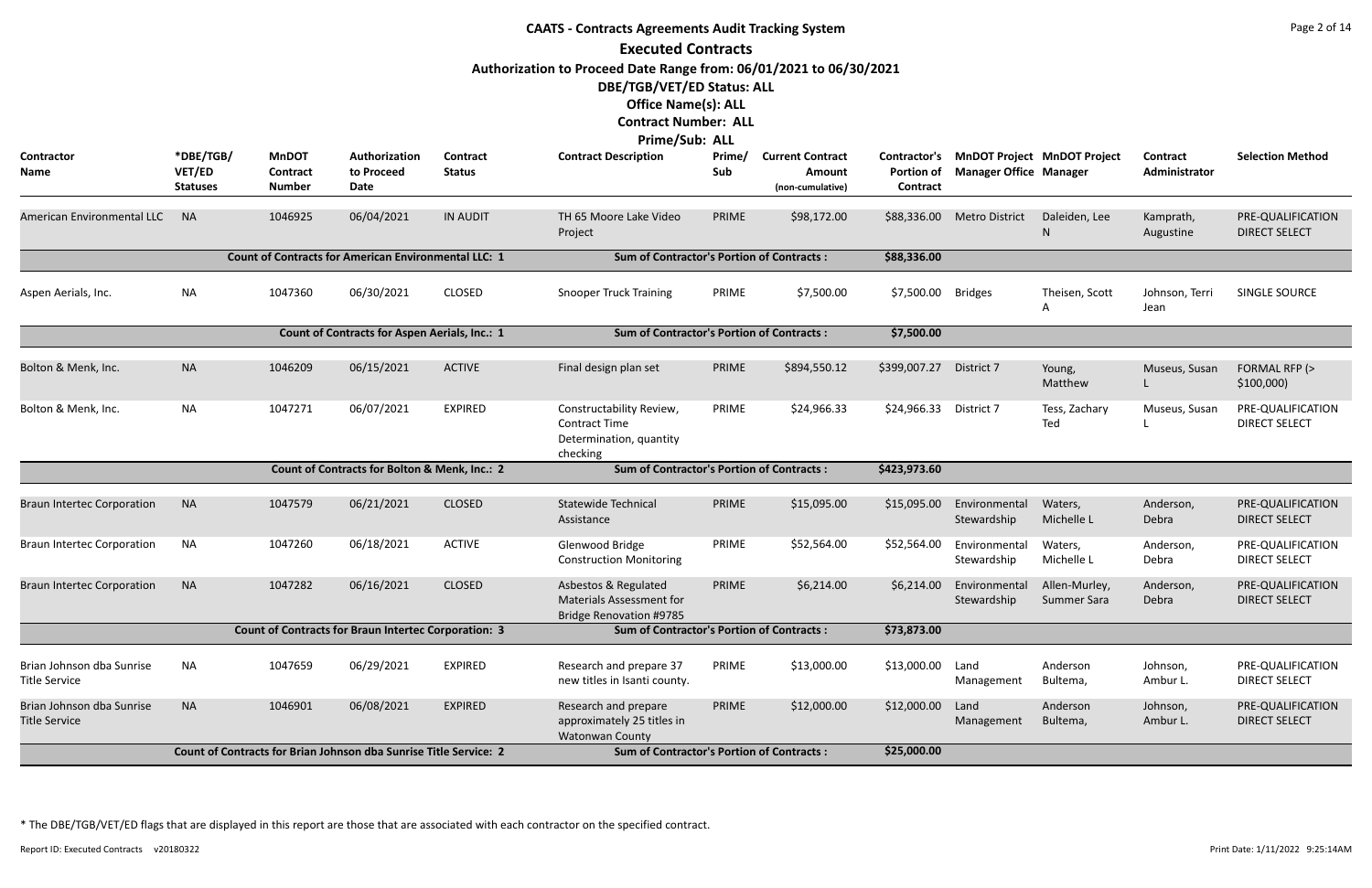| <b>CAATS - Contracts Agreements Audit Tracking System</b>                                                                      |                                                                                                                          |                                                                      |                                                   |                           |                                                                                    |               |                                                       |                                               |                                                            |                                    |                           |                                             |  |
|--------------------------------------------------------------------------------------------------------------------------------|--------------------------------------------------------------------------------------------------------------------------|----------------------------------------------------------------------|---------------------------------------------------|---------------------------|------------------------------------------------------------------------------------|---------------|-------------------------------------------------------|-----------------------------------------------|------------------------------------------------------------|------------------------------------|---------------------------|---------------------------------------------|--|
|                                                                                                                                |                                                                                                                          |                                                                      |                                                   |                           | <b>Executed Contracts</b>                                                          |               |                                                       |                                               |                                                            |                                    |                           |                                             |  |
| Authorization to Proceed Date Range from: 06/01/2021 to 06/30/2021<br>DBE/TGB/VET/ED Status: ALL<br><b>Office Name(s): ALL</b> |                                                                                                                          |                                                                      |                                                   |                           |                                                                                    |               |                                                       |                                               |                                                            |                                    |                           |                                             |  |
|                                                                                                                                |                                                                                                                          |                                                                      |                                                   |                           | <b>Contract Number: ALL</b>                                                        |               |                                                       |                                               |                                                            |                                    |                           |                                             |  |
|                                                                                                                                |                                                                                                                          |                                                                      |                                                   |                           | Prime/Sub: ALL                                                                     |               |                                                       |                                               |                                                            |                                    |                           |                                             |  |
| <b>Contractor</b><br>Name                                                                                                      | *DBE/TGB/<br>VET/ED<br><b>Statuses</b>                                                                                   | <b>MnDOT</b><br><b>Contract</b><br><b>Number</b>                     | Authorization<br>to Proceed<br>Date               | Contract<br><b>Status</b> | <b>Contract Description</b>                                                        | Prime/<br>Sub | <b>Current Contract</b><br>Amount<br>(non-cumulative) | Contractor's<br><b>Portion of</b><br>Contract | <b>Manager Office Manager</b>                              | <b>MnDOT Project MnDOT Project</b> | Contract<br>Administrator | <b>Selection Method</b>                     |  |
| CBS Squared, Inc.                                                                                                              | DBE                                                                                                                      | 1035062W03                                                           | 06/24/2021                                        | <b>ACTIVE</b>             | US 53 in Eveleth at Jct 53<br>and Progress Parkway<br>Intersection<br>Improvements | SUB           | \$282,365.77                                          | \$29,083.57                                   | District 1                                                 | Peritz, Alex<br>Joseph             | Arneson, Kelly<br>A       | <b>MASTER CONTRACT</b><br><b>WORK ORDER</b> |  |
|                                                                                                                                |                                                                                                                          |                                                                      | Count of Contracts for CBS Squared, Inc.: 1       |                           | <b>Sum of Contractor's Portion of Contracts:</b>                                   |               |                                                       | \$29,083.57                                   |                                                            |                                    |                           |                                             |  |
| Center for Organizational<br>Responsibility and                                                                                | <b>NA</b>                                                                                                                | 1047651                                                              | 06/23/2021                                        | <b>CLOSED</b>             | Racelighting Webinar                                                               | PRIME         | \$900.00                                              | \$900.00                                      | Equity &<br>Diversity                                      | Kundan, Gina<br>Lynn Kaur          | Peszynski,<br>Nicole      | <b>ANNUAL PLAN</b><br><b>CONTRACT</b>       |  |
| Count of Contracts for Center for Organizational Responsibility and Advancement, Inc.: 1                                       |                                                                                                                          |                                                                      |                                                   |                           | <b>Sum of Contractor's Portion of Contracts:</b>                                   |               |                                                       | \$900.00                                      |                                                            |                                    |                           |                                             |  |
| Corson Law Offices, LLC                                                                                                        | <b>NA</b>                                                                                                                | 1047121                                                              | 06/08/2021                                        | <b>CLOSED</b>             | Research and prepare<br>approximately 12 title<br>opinions in Marshall<br>County.  | PRIME         | \$7,500.00                                            | \$7,500.00                                    | Land<br>Management                                         | Anderson<br>Bultema,               | Johnson,<br>Ambur L.      | PRE-QUALIFICATION<br><b>DIRECT SELECT</b>   |  |
|                                                                                                                                |                                                                                                                          | Count of Contracts for Corson Law Offices, LLC: 1                    |                                                   |                           | <b>Sum of Contractor's Portion of Contracts:</b>                                   |               |                                                       | \$7,500.00                                    |                                                            |                                    |                           |                                             |  |
| EnviroBate, Inc.                                                                                                               | <b>TGB</b>                                                                                                               | 1047226                                                              | 06/29/2021                                        | <b>EXPIRED</b>            | Anoka Parcel 236C<br>Asbestos Abatement for<br>Demolition                          | PRIME         | \$9,950.00                                            | \$9,950.00                                    | Environmental<br>Stewardship                               | Allen-Murley,<br>Summer Sara       | Anderson,<br>Debra        | PRE-QUALIFICATION<br><b>DIRECT SELECT</b>   |  |
|                                                                                                                                |                                                                                                                          |                                                                      | <b>Count of Contracts for EnviroBate, Inc.: 1</b> |                           | <b>Sum of Contractor's Portion of Contracts:</b>                                   |               |                                                       | \$9,950.00                                    |                                                            |                                    |                           |                                             |  |
| Gene Kubesh, a Sole<br>Proprietor                                                                                              | NA                                                                                                                       | 1047264                                                              | 06/23/2021                                        | <b>CLOSED</b>             | Fair Market Appraisal for<br>Conveyance 2017-0020                                  | PRIME         | \$1,700.00                                            | \$1,700.00                                    | Land<br>Management                                         | Currell, James<br>Lewis            | Wong, Dennis              | PRE-QUALIFICATION<br><b>DIRECT SELECT</b>   |  |
|                                                                                                                                |                                                                                                                          | Count of Contracts for Gene Kubesh, a Sole Proprietor: 1             |                                                   |                           | <b>Sum of Contractor's Portion of Contracts:</b>                                   |               |                                                       | \$1,700.00                                    |                                                            |                                    |                           |                                             |  |
| Groundwater &<br>Environmental Services, Inc.                                                                                  | <b>NA</b>                                                                                                                | 1047269                                                              | 06/09/2021                                        | <b>CLOSED</b>             | BR#27534, Asbestos &<br><b>Regulated Waste</b><br>Assessment                       | PRIME         | \$9,472.30                                            | \$9,472.30                                    | Environmental<br>Stewardship                               | Klein,<br>Jacqueline               | Anderson,<br>Debra        | PRE-QUALIFICATION<br><b>DIRECT SELECT</b>   |  |
|                                                                                                                                |                                                                                                                          | Count of Contracts for Groundwater & Environmental Services, Inc.: 1 |                                                   |                           | <b>Sum of Contractor's Portion of Contracts:</b>                                   |               |                                                       | \$9,472.30                                    |                                                            |                                    |                           |                                             |  |
| Harens Mediation Center, LLC NA                                                                                                |                                                                                                                          | 1047568                                                              | 06/18/2021                                        | <b>CLOSED</b>             | <b>Court Ordered Mediation:</b><br>Central Specialists, Inc., v<br>MnDOT           | PRIME         | \$3,000.00                                            | \$3,000.00                                    | Construction & Yliniemi, Seth<br>Innovative<br>Contracting |                                    | Peszynski,<br>Nicole      | <b>DIRECT SELECT</b>                        |  |
|                                                                                                                                | Count of Contracts for Harens Mediation Center, LLC: 1<br><b>Sum of Contractor's Portion of Contracts:</b><br>\$3,000.00 |                                                                      |                                                   |                           |                                                                                    |               |                                                       |                                               |                                                            |                                    |                           |                                             |  |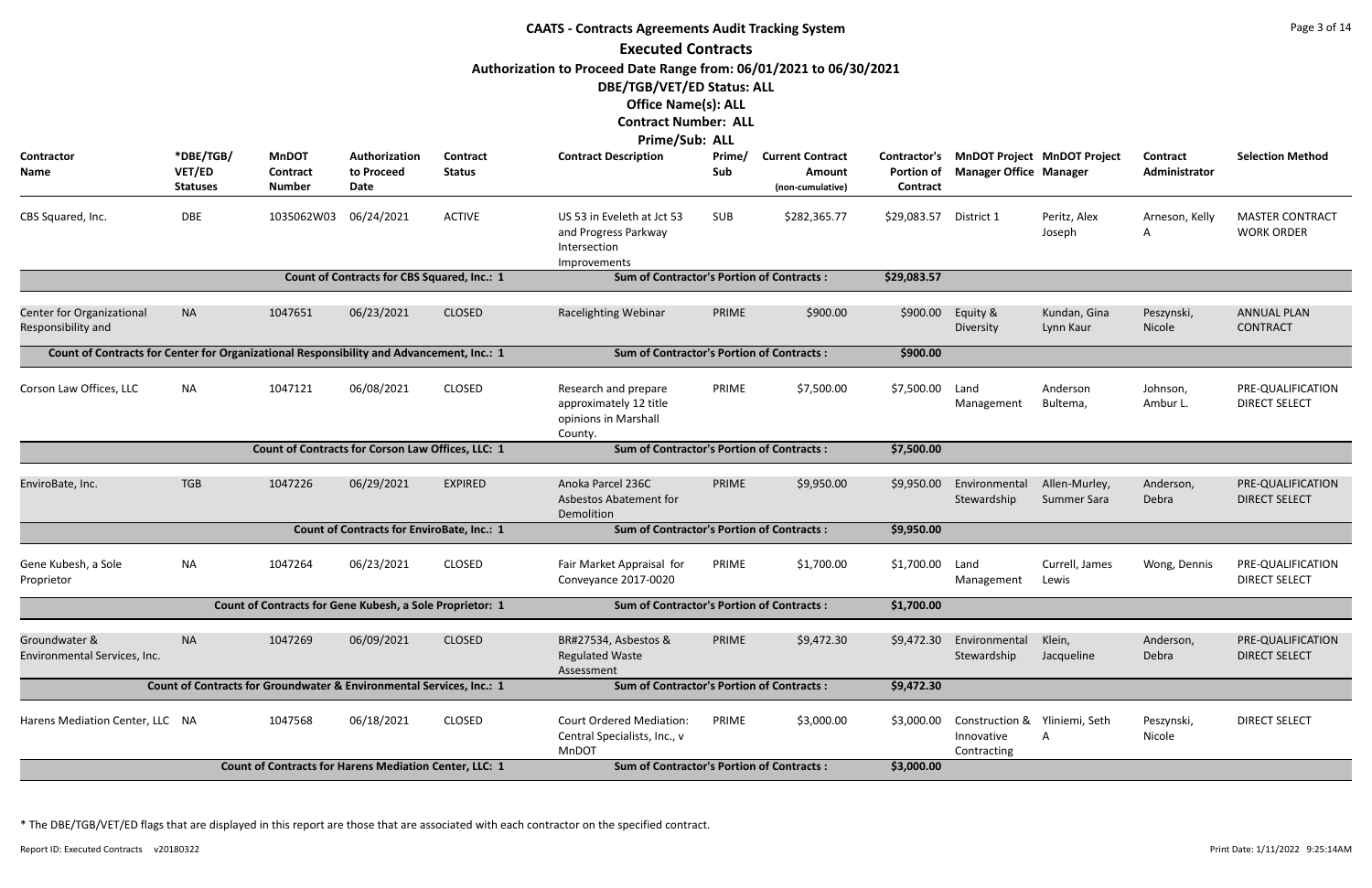## **CAATS - Contracts Agreements Audit Tracking System Executed Contracts Authorization to Proceed Date Range from: 06/01/2021 to 06/30/2021 DBE/TGB/VET/ED Status: ALL Office Name(s): ALL Contract Number: ALL Prime/Sub: ALL**

|                                                         |                                        |                                                                   |                                                        |                                  | . <i>. .</i>                                                                               |               |                                                       |                               |                                                   |                                          |                                  |                                                           |
|---------------------------------------------------------|----------------------------------------|-------------------------------------------------------------------|--------------------------------------------------------|----------------------------------|--------------------------------------------------------------------------------------------|---------------|-------------------------------------------------------|-------------------------------|---------------------------------------------------|------------------------------------------|----------------------------------|-----------------------------------------------------------|
| Contractor<br>Name                                      | *DBE/TGB/<br>VET/ED<br><b>Statuses</b> | <b>MnDOT</b><br><b>Contract</b><br><b>Number</b>                  | Authorization<br>to Proceed<br>Date                    | <b>Contract</b><br><b>Status</b> | <b>Contract Description</b>                                                                | Prime/<br>Sub | <b>Current Contract</b><br>Amount<br>(non-cumulative) | <b>Portion of</b><br>Contract | <b>Manager Office Manager</b>                     | Contractor's MnDOT Project MnDOT Project | <b>Contract</b><br>Administrator | <b>Selection Method</b>                                   |
| HDR Engineering, Inc.                                   | <b>NA</b>                              | 1045691                                                           | 06/30/2021                                             | <b>ACTIVE</b>                    | County Road Safety Plan<br><b>Updates</b>                                                  | PRIME         | \$384,535.18                                          | \$269,292.09                  | State Aid for<br><b>Local Transp</b>              | Feyissa, Girma                           | Anderson,<br>Debra               | FORMAL RFP (><br>\$100,000                                |
| HDR Engineering, Inc.                                   | NA                                     | 1047250                                                           | 06/04/2021                                             | <b>IN AUDIT</b>                  | I-90 Bridges I494 24th<br>Avenue Minneapolis<br><b>Airport Value Engineering</b><br>Study  | PRIME         | \$74,083.54                                           | \$74,083.54                   | Project<br>Management<br>and Technical<br>Support | Milkert, Anjani                          | Arneson, Kelly<br>A              | PRE-QUALIFICATION<br><b>DIRECT SELECT</b>                 |
| HDR Engineering, Inc.                                   | <b>NA</b>                              | 1047281                                                           | 06/04/2021                                             | <b>IN AUDIT</b>                  | TH61 & TH5 RAISE grant<br>application 2021                                                 | PRIME         | \$73,602.55                                           | \$73,602.55                   | <b>Metro District</b>                             | Fackler,<br>Carolyn Marie                | Hebert, Joshua<br>Phillip        | PRE-QUALIFICATION<br><b>DIRECT SELECT</b>                 |
|                                                         |                                        |                                                                   | <b>Count of Contracts for HDR Engineering, Inc.: 3</b> |                                  | <b>Sum of Contractor's Portion of Contracts:</b>                                           |               |                                                       | \$416,978.18                  |                                                   |                                          |                                  |                                                           |
| Houston Engineering, Inc.                               | <b>NA</b>                              | 1046569                                                           | 06/14/2021                                             | <b>ACTIVE</b>                    | Elm Creek Rest Area Land<br>Survey                                                         | PRIME         | \$29,269.48                                           | \$29,269.48                   | Project<br>Management<br>and Technical<br>Support | Krantz,<br>Jennifer Lynn                 | Friberg,<br>Michael              | PRE-QUALIFICATION<br><b>DIRECT SELECT</b>                 |
|                                                         |                                        | Count of Contracts for Houston Engineering, Inc.: 1               |                                                        |                                  | <b>Sum of Contractor's Portion of Contracts:</b>                                           |               |                                                       | \$29,269.48                   |                                                   |                                          |                                  |                                                           |
| HR Green, Inc.                                          | <b>NA</b>                              | 1035061W04                                                        | 06/25/2021                                             | <b>ACTIVE</b>                    | Scope Verification and<br>Final design Plan Set                                            | <b>SUB</b>    | \$610,063.69                                          | \$126,152.38                  | District 7                                        | Tess, Zachary<br>Ted                     | Arneson, Kelly<br>A              | <b>MASTER CONTRACT</b><br><b>WORK ORDER</b>               |
|                                                         |                                        |                                                                   | Count of Contracts for HR Green, Inc.: 1               |                                  | <b>Sum of Contractor's Portion of Contracts:</b>                                           |               |                                                       | \$126,152.38                  |                                                   |                                          |                                  |                                                           |
| Industrial Hygiene Services<br>Corporation              | <b>NA</b>                              | 1047225                                                           | 06/15/2021                                             | <b>CLOSED</b>                    | Anoka Parcel 236C<br><b>Regulated Waste Removal</b><br>for Building Demolition             | PRIME         | \$6,310.00                                            | \$6,310.00                    | Environmental<br>Stewardship                      | Allen-Murley,<br>Summer Sara             | Anderson,<br>Debra               | PRE-QUALIFICATION<br><b>DIRECT SELECT</b>                 |
|                                                         |                                        | Count of Contracts for Industrial Hygiene Services Corporation: 1 |                                                        |                                  | <b>Sum of Contractor's Portion of Contracts:</b>                                           |               |                                                       | \$6,310.00                    |                                                   |                                          |                                  |                                                           |
| Infrasense, Inc.                                        | <b>NA</b>                              | 1047023                                                           | 06/18/2021                                             | ACTIVE                           | Pavement Structure Study<br>via Ground Penetrating<br>Radar                                | <b>PRIME</b>  | \$25,045.00                                           | \$25,045.00 District 1        |                                                   | Thorson, Amy<br>Christen                 |                                  | Paulson, Jerald PRE-QUALIFICATION<br><b>DIRECT SELECT</b> |
| Count of Contracts for Infrasense, Inc.: 1              |                                        |                                                                   |                                                        |                                  | <b>Sum of Contractor's Portion of Contracts:</b>                                           |               |                                                       | \$25,045.00                   |                                                   |                                          |                                  |                                                           |
| Insight Realty Advisors, Inc.<br>dba Valbridge Property | <b>NA</b>                              | 1047252                                                           | 06/28/2021                                             | <b>ACTIVE</b>                    | Updated<br>Appraisal/Appraisal<br>Hearing Preparation and<br>Testimony for<br>Condemnation | PRIME         | \$13,000.00                                           | \$13,000.00                   | Land<br>Management                                | Corson, Kirk<br>Brian                    | Wong, Dennis                     | SINGLE SOURCE                                             |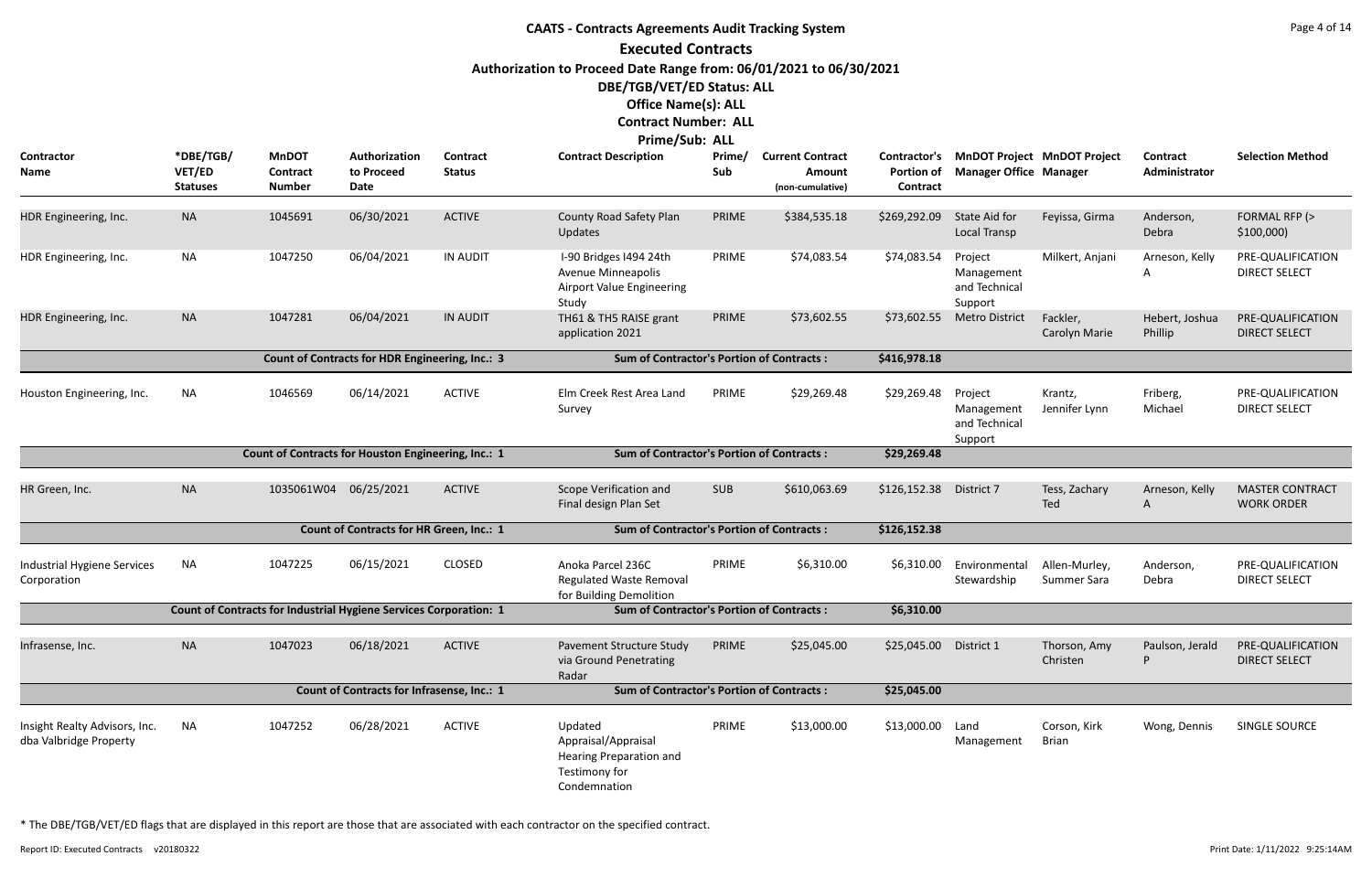| <b>CAATS - Contracts Agreements Audit Tracking System</b>                                                                                                                                                    |                                        |                                                     |                                                 |                           |                                                                                           |               |                                                       |                                                      |                               |                                    |                           |                                             |
|--------------------------------------------------------------------------------------------------------------------------------------------------------------------------------------------------------------|----------------------------------------|-----------------------------------------------------|-------------------------------------------------|---------------------------|-------------------------------------------------------------------------------------------|---------------|-------------------------------------------------------|------------------------------------------------------|-------------------------------|------------------------------------|---------------------------|---------------------------------------------|
| <b>Executed Contracts</b><br>Authorization to Proceed Date Range from: 06/01/2021 to 06/30/2021<br>DBE/TGB/VET/ED Status: ALL<br><b>Office Name(s): ALL</b><br><b>Contract Number: ALL</b><br>Prime/Sub: ALL |                                        |                                                     |                                                 |                           |                                                                                           |               |                                                       |                                                      |                               |                                    |                           |                                             |
| <b>Contractor</b><br>Name                                                                                                                                                                                    | *DBE/TGB/<br>VET/ED<br><b>Statuses</b> | <b>MnDOT</b><br>Contract<br><b>Number</b>           | Authorization<br>to Proceed<br>Date             | Contract<br><b>Status</b> | <b>Contract Description</b>                                                               | Prime/<br>Sub | <b>Current Contract</b><br>Amount<br>(non-cumulative) | <b>Contractor's</b><br><b>Portion of</b><br>Contract | <b>Manager Office Manager</b> | <b>MnDOT Project MnDOT Project</b> | Contract<br>Administrator | <b>Selection Method</b>                     |
| Count of Contracts for Insight Realty Advisors, Inc. dba Valbridge Property Advisors                                                                                                                         |                                        |                                                     |                                                 | Minneapolis-St. Paul: 1   | <b>Sum of Contractor's Portion of Contracts:</b>                                          |               |                                                       | \$13,000.00                                          |                               |                                    |                           |                                             |
| Iowa State University                                                                                                                                                                                        | <b>NA</b>                              | 1036334W06 06/04/2021                               |                                                 | <b>ACTIVE</b>             | Designing and<br>Implementing<br>Maintainable Pedestrian<br><b>Safety Countermeasures</b> | PRIME         | \$79,554.00                                           | \$79,554.00                                          | Research and<br>Innovation    | Sindt, Matthew<br>George           | Brand, Melissa<br>Marie   | <b>MASTER CONTRACT</b><br><b>WORK ORDER</b> |
|                                                                                                                                                                                                              |                                        |                                                     | Count of Contracts for Iowa State University: 1 |                           | <b>Sum of Contractor's Portion of Contracts:</b>                                          |               |                                                       | \$79,554.00                                          |                               |                                    |                           |                                             |
| Isthmus Engineering, Inc.                                                                                                                                                                                    | DBE/TGB                                | 1035061W03                                          | 06/25/2021                                      | <b>ACTIVE</b>             | MN 25 Pavement<br>Preservation, Bridge No<br>6321 and 88062 box<br>replacements.          | PRIME         | \$573,372.40                                          | \$392,643.10                                         | District 3                    | Scegura, Kelly                     | Arneson, Kelly<br>Α       | <b>MASTER CONTRACT</b><br><b>WORK ORDER</b> |
| Isthmus Engineering, Inc.                                                                                                                                                                                    | DBE/TGB                                | 1035061W04                                          | 06/25/2021                                      | <b>ACTIVE</b>             | Scope Verification and<br>Final design Plan Set                                           | PRIME         | \$610,063.69                                          | \$469,734.01                                         | District 7                    | Tess, Zachary<br>Ted               | Arneson, Kelly<br>A       | <b>MASTER CONTRACT</b><br><b>WORK ORDER</b> |
| Isthmus Engineering, Inc.                                                                                                                                                                                    | DBE/TGB                                | 1046931                                             | 06/23/2021                                      | <b>ACTIVE</b>             | Design and Survey for OAE                                                                 | SUB           | \$18,328.19                                           | \$7,606.13                                           | <b>Metro District</b>         | Olson, Tracy<br>Marilyn            | Thurner,<br>Jodeen P      | <b>EQUITY DIRECT</b><br>SELECT (<\$25,000)  |
| Isthmus Engineering, Inc.                                                                                                                                                                                    | DBE/TGB                                | 1047138                                             | 06/08/2021                                      | <b>ACTIVE</b>             | SB Opportunity Program<br>ADA Designs FY21-FY22                                           | PRIME         | \$99,991.44                                           | \$80,157.20                                          | <b>Metro District</b>         | Haavisto,<br><b>Richard G</b>      | Kamprath,<br>Augustine    | PRE-QUALIFICATION<br><b>DIRECT SELECT</b>   |
| Isthmus Engineering, Inc.                                                                                                                                                                                    | DBE/TGB                                | 1046366                                             | 06/01/2021                                      | <b>ACTIVE</b>             | <b>Scoping and Conceptual</b><br>Design of Highway Projects                               | PRIME         | \$99,995.80                                           | \$99,995.80                                          | District 6                    | Austin, Thomas<br>W                | Sayeweh,<br>Prentiss      | PRE-QUALIFICATION<br><b>DIRECT SELECT</b>   |
| Isthmus Engineering, Inc.                                                                                                                                                                                    | DBE/TGB                                | 1047170                                             | 06/01/2021                                      | <b>ACTIVE</b>             | <b>ADA Small Business</b><br>Opportunity<br>Program-Construction<br>Inspection #4         | PRIME         | \$24,997.60                                           | \$24,997.60                                          | <b>Metro District</b>         | Haavisto,<br><b>Richard G</b>      | Traxler,<br>Leonard A     | <b>EQUITY DIRECT</b><br>SELECT (<\$25,000)  |
|                                                                                                                                                                                                              |                                        | Count of Contracts for Isthmus Engineering, Inc.: 6 |                                                 |                           | <b>Sum of Contractor's Portion of Contracts:</b>                                          |               |                                                       | \$1,075,133.84                                       |                               |                                    |                           |                                             |
| Karvakko, P.A.                                                                                                                                                                                               | <b>NA</b>                              | 1035059W04                                          | 06/18/2021                                      | <b>ACTIVE</b>             | TH 71 Bemidji Corridor<br>Detail Design                                                   | SUB           | \$356,230.75                                          | \$13,920.00                                          | District 2                    | Upgren,<br>Matthew                 | Arneson, Kelly<br>A       | <b>MASTER CONTRACT</b><br><b>WORK ORDER</b> |
|                                                                                                                                                                                                              |                                        |                                                     | Count of Contracts for Karvakko, P.A.: 1        |                           | <b>Sum of Contractor's Portion of Contracts:</b>                                          |               |                                                       | \$13,920.00                                          |                               |                                    |                           |                                             |
| Kimley-Horn and Associates,<br>Inc.                                                                                                                                                                          | <b>NA</b>                              | 1046972                                             | 06/14/2021                                      | <b>ACTIVE</b>             | 194 sign inventory                                                                        | PRIME         | \$97,146.96                                           | \$97,146.96 District 4                               |                               | Oyster, Kalob<br>Joeb              | Bausman, Brian            | PRE-QUALIFICATION<br><b>DIRECT SELECT</b>   |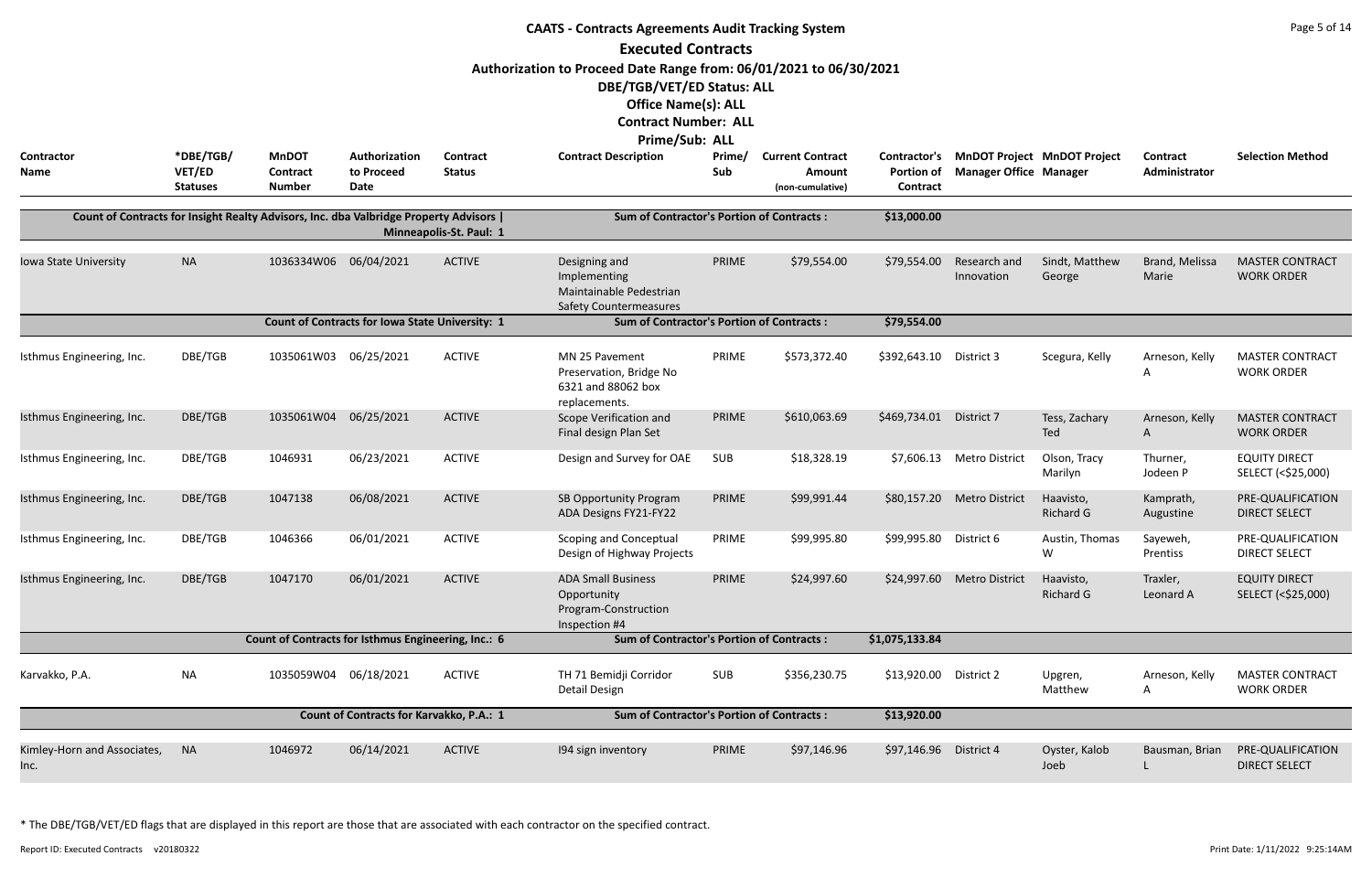|                                                                                                                                               | <b>CAATS - Contracts Agreements Audit Tracking System</b> |                                                             |                                                   |                           |                                                                                                              |               |                                                       |                                        |                                                                     |                             |                                  |                                             |  |
|-----------------------------------------------------------------------------------------------------------------------------------------------|-----------------------------------------------------------|-------------------------------------------------------------|---------------------------------------------------|---------------------------|--------------------------------------------------------------------------------------------------------------|---------------|-------------------------------------------------------|----------------------------------------|---------------------------------------------------------------------|-----------------------------|----------------------------------|---------------------------------------------|--|
|                                                                                                                                               |                                                           |                                                             |                                                   |                           | <b>Executed Contracts</b>                                                                                    |               |                                                       |                                        |                                                                     |                             |                                  |                                             |  |
|                                                                                                                                               |                                                           |                                                             |                                                   |                           | Authorization to Proceed Date Range from: 06/01/2021 to 06/30/2021<br>DBE/TGB/VET/ED Status: ALL             |               |                                                       |                                        |                                                                     |                             |                                  |                                             |  |
|                                                                                                                                               |                                                           |                                                             |                                                   |                           | <b>Office Name(s): ALL</b>                                                                                   |               |                                                       |                                        |                                                                     |                             |                                  |                                             |  |
|                                                                                                                                               |                                                           |                                                             |                                                   |                           | <b>Contract Number: ALL</b>                                                                                  |               |                                                       |                                        |                                                                     |                             |                                  |                                             |  |
|                                                                                                                                               |                                                           |                                                             |                                                   |                           | Prime/Sub: ALL                                                                                               |               |                                                       |                                        |                                                                     |                             |                                  |                                             |  |
| Contractor<br>Name                                                                                                                            | *DBE/TGB/<br>VET/ED<br><b>Statuses</b>                    | <b>MnDOT</b><br><b>Contract</b><br><b>Number</b>            | Authorization<br>to Proceed<br>Date               | Contract<br><b>Status</b> | <b>Contract Description</b>                                                                                  | Prime/<br>Sub | <b>Current Contract</b><br>Amount<br>(non-cumulative) | Contractor's<br>Portion of<br>Contract | <b>MnDOT Project MnDOT Project</b><br><b>Manager Office Manager</b> |                             | <b>Contract</b><br>Administrator | <b>Selection Method</b>                     |  |
| Kimley-Horn and Associates,<br>Inc.                                                                                                           | <b>NA</b>                                                 | 1047116                                                     | 06/04/2021                                        | <b>ACTIVE</b>             | sign replacement plan set                                                                                    | PRIME         | \$95,291.10                                           | \$95,291.10 District 7                 |                                                                     | Brooks,<br>Thomas L         | Museus, Susan                    | PRE-QUALIFICATION<br><b>DIRECT SELECT</b>   |  |
|                                                                                                                                               |                                                           | Count of Contracts for Kimley-Horn and Associates, Inc.: 2  |                                                   |                           | <b>Sum of Contractor's Portion of Contracts:</b>                                                             |               |                                                       | \$192,438.06                           |                                                                     |                             |                                  |                                             |  |
| Klun Law Firm, P.A.                                                                                                                           | <b>NA</b>                                                 | 1047122                                                     | 06/08/2021                                        | <b>EXPIRED</b>            | Research and prepare<br>approximately 20 title<br>opinions in Roseau County.                                 | PRIME         | \$10,000.00                                           | \$10,000.00                            | Land<br>Management                                                  | Anderson<br>Bultema,        | Johnson,<br>Ambur L.             | PRE-QUALIFICATION<br><b>DIRECT SELECT</b>   |  |
|                                                                                                                                               |                                                           |                                                             | Count of Contracts for Klun Law Firm, P.A.: 1     |                           | <b>Sum of Contractor's Portion of Contracts:</b>                                                             |               |                                                       | \$10,000.00                            |                                                                     |                             |                                  |                                             |  |
| Lakeside Engineers, LLC                                                                                                                       | <b>DBE</b>                                                | 1045691                                                     | 06/30/2021                                        | <b>ACTIVE</b>             | County Road Safety Plan<br>Updates                                                                           | <b>SUB</b>    | \$384,535.18                                          | \$115,243.09                           | State Aid for<br>Local Transp                                       | Feyissa, Girma              | Anderson,<br>Debra               | FORMAL RFP (><br>\$100,000                  |  |
|                                                                                                                                               |                                                           |                                                             | Count of Contracts for Lakeside Engineers, LLC: 1 |                           | <b>Sum of Contractor's Portion of Contracts:</b>                                                             |               |                                                       | \$115,243.09                           |                                                                     |                             |                                  |                                             |  |
| Landmark Environmental, LLC DBE/TGB                                                                                                           |                                                           | 1046564                                                     | 06/01/2021                                        | <b>ACTIVE</b>             | Phase I and Phase II ESA                                                                                     | PRIME         | \$96,806.00                                           | \$59,206.00                            | Environmental<br>Stewardship                                        | Boben, Carolyn<br>Lorraine  | Anderson,<br>Debra               | PRE-QUALIFICATION<br><b>DIRECT SELECT</b>   |  |
|                                                                                                                                               |                                                           | Count of Contracts for Landmark Environmental, LLC: 1       |                                                   |                           | <b>Sum of Contractor's Portion of Contracts:</b>                                                             |               |                                                       | \$59,206.00                            |                                                                     |                             |                                  |                                             |  |
| Legend Technical Services,<br>Inc.                                                                                                            | <b>TGB</b>                                                | 1047067                                                     | 06/07/2021                                        | CLOSED                    | Asbestos Abatement<br>Oversight - Oakdale SOGN<br><b>Restroom Work Areas</b>                                 | PRIME         | \$4,985.00                                            |                                        | \$4,985.00 Environmental Neisse, Jeffrey<br>Stewardship             | Michael                     | Anderson,<br>Debra               | PRE-QUALIFICATION<br><b>DIRECT SELECT</b>   |  |
|                                                                                                                                               |                                                           | Count of Contracts for Legend Technical Services, Inc.: 1   |                                                   |                           | <b>Sum of Contractor's Portion of Contracts:</b>                                                             |               |                                                       | \$4,985.00                             |                                                                     |                             |                                  |                                             |  |
| Mead and Hunt, Inc.                                                                                                                           | <b>NA</b>                                                 | 1046997                                                     | 06/04/2021                                        | <b>ACTIVE</b>             | <b>Gold Line Bus Rapid Transit</b><br>Section 106 Assistance                                                 | PRIME         | \$77,421.32                                           | \$77,421.32                            | Environmental<br>Stewardship                                        | Haun Schuring,<br>Katherine | Duran, Ashley<br>Marie           | PRE-QUALIFICATION<br><b>DIRECT SELECT</b>   |  |
|                                                                                                                                               |                                                           |                                                             | Count of Contracts for Mead and Hunt, Inc.: 1     |                           | <b>Sum of Contractor's Portion of Contracts:</b>                                                             |               |                                                       | \$77,421.32                            |                                                                     |                             |                                  |                                             |  |
| Michael Baker International,<br>Inc.                                                                                                          | <b>NA</b>                                                 | 1046120                                                     | 06/01/2021                                        | <b>ACTIVE</b>             | State Project No. 2770-05<br><b>Structural Analysis and</b><br>Design (Bridges 27816N,<br>27816S, and 27781) | PRIME         | \$305,919.21                                          | \$305,919.21 Bridges                   |                                                                     | Johnson, Julie<br>Catherine | Lichtsinn,<br>Colleen            | FORMAL RFP (><br>\$100,000                  |  |
|                                                                                                                                               |                                                           | Count of Contracts for Michael Baker International, Inc.: 1 |                                                   |                           | <b>Sum of Contractor's Portion of Contracts:</b>                                                             |               |                                                       | \$305,919.21                           |                                                                     |                             |                                  |                                             |  |
| 1036336W04 06/08/2021<br><b>ACTIVE</b><br><b>Evaluation of Proprietary</b><br>Michigan State University<br><b>NA</b><br>PRIME<br>Rejuvenators |                                                           |                                                             |                                                   |                           |                                                                                                              |               | \$199,335.57                                          | \$199,335.57                           | Research and<br>Innovation                                          | Sindt, Matthew<br>George    | Brand, Melissa<br>Marie          | <b>MASTER CONTRACT</b><br><b>WORK ORDER</b> |  |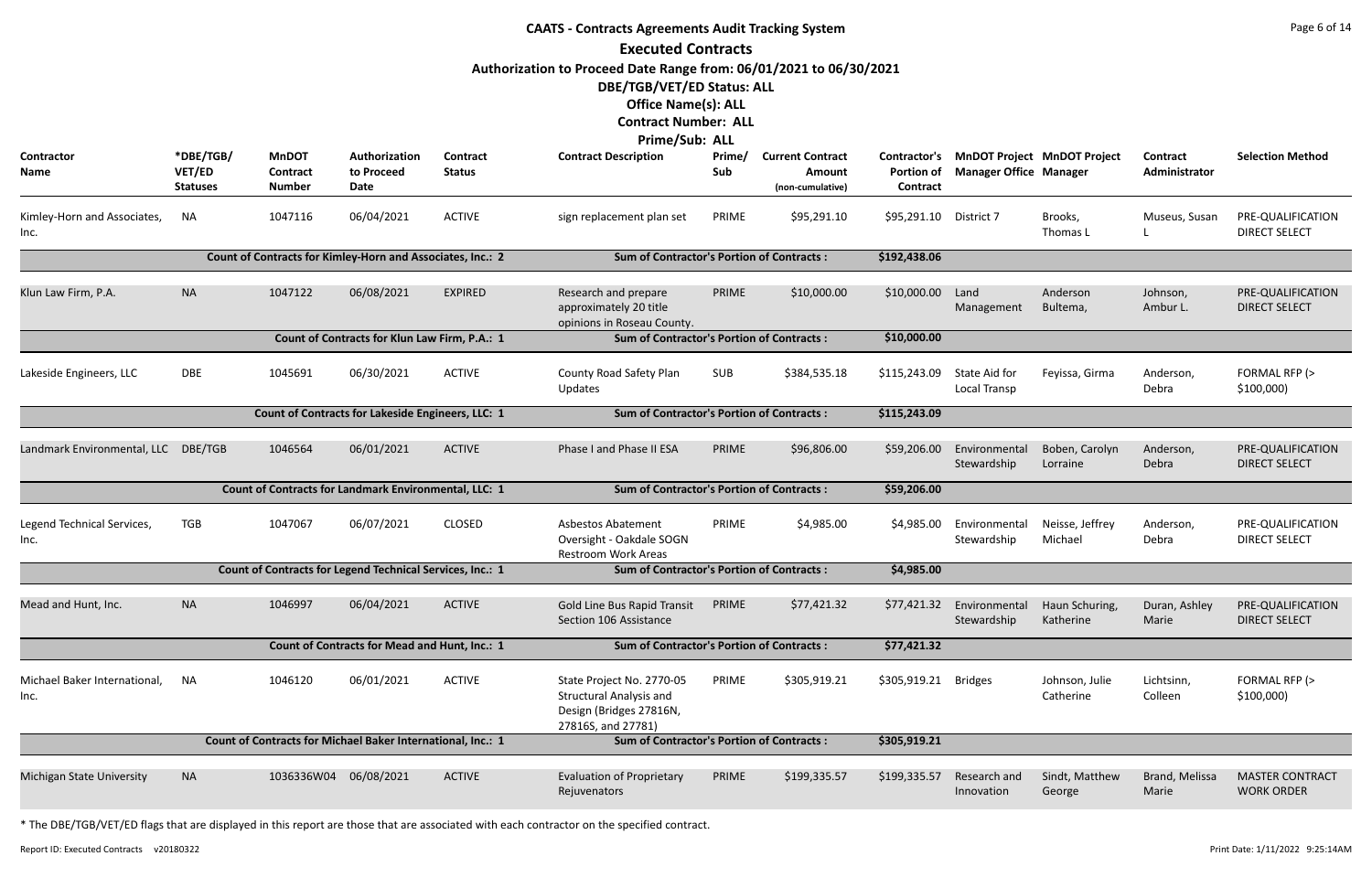| <b>CAATS - Contracts Agreements Audit Tracking System</b> |                                                                           |                                                  |                                                                 |                           |                                                                                                |               |                                                       |                                               |                                           |                                    |                                  |                                             |
|-----------------------------------------------------------|---------------------------------------------------------------------------|--------------------------------------------------|-----------------------------------------------------------------|---------------------------|------------------------------------------------------------------------------------------------|---------------|-------------------------------------------------------|-----------------------------------------------|-------------------------------------------|------------------------------------|----------------------------------|---------------------------------------------|
|                                                           |                                                                           |                                                  |                                                                 |                           | <b>Executed Contracts</b>                                                                      |               |                                                       |                                               |                                           |                                    |                                  |                                             |
|                                                           |                                                                           |                                                  |                                                                 |                           | Authorization to Proceed Date Range from: 06/01/2021 to 06/30/2021                             |               |                                                       |                                               |                                           |                                    |                                  |                                             |
|                                                           |                                                                           |                                                  |                                                                 |                           | DBE/TGB/VET/ED Status: ALL                                                                     |               |                                                       |                                               |                                           |                                    |                                  |                                             |
|                                                           |                                                                           |                                                  |                                                                 |                           | <b>Office Name(s): ALL</b>                                                                     |               |                                                       |                                               |                                           |                                    |                                  |                                             |
|                                                           |                                                                           |                                                  |                                                                 |                           | <b>Contract Number: ALL</b>                                                                    |               |                                                       |                                               |                                           |                                    |                                  |                                             |
|                                                           |                                                                           |                                                  |                                                                 |                           | Prime/Sub: ALL                                                                                 |               |                                                       |                                               |                                           |                                    |                                  |                                             |
| Contractor<br>Name                                        | *DBE/TGB/<br>VET/ED<br><b>Statuses</b>                                    | <b>MnDOT</b><br><b>Contract</b><br><b>Number</b> | Authorization<br>to Proceed<br>Date                             | Contract<br><b>Status</b> | <b>Contract Description</b>                                                                    | Prime/<br>Sub | <b>Current Contract</b><br>Amount<br>(non-cumulative) | Contractor's<br><b>Portion of</b><br>Contract | <b>Manager Office Manager</b>             | <b>MnDOT Project MnDOT Project</b> | <b>Contract</b><br>Administrator | <b>Selection Method</b>                     |
| Michigan State University                                 | <b>NA</b>                                                                 | 1036336W03                                       | 06/04/2021                                                      | <b>ACTIVE</b>             | <b>MnDOT Haul/Detour</b><br>Routes - Impacts on Local<br>Roads                                 | PRIME         | \$184,389.00                                          | \$184,389.00                                  | Research and<br>Innovation                | Sindt, Matthew<br>George           | Brand, Melissa<br>Marie          | <b>MASTER CONTRACT</b><br><b>WORK ORDER</b> |
|                                                           |                                                                           |                                                  | <b>Count of Contracts for Michigan State University: 2</b>      |                           | <b>Sum of Contractor's Portion of Contracts:</b>                                               |               |                                                       | \$383,724.57                                  |                                           |                                    |                                  |                                             |
|                                                           |                                                                           |                                                  |                                                                 |                           |                                                                                                |               |                                                       |                                               |                                           |                                    |                                  |                                             |
| <b>Midwest Select Contracting</b><br><b>LLC</b>           | DBE/TGB/VET                                                               | 1047699                                          | 06/30/2021                                                      | <b>CLOSED</b>             | <b>Small Business</b><br><b>Opportunity Program</b><br><b>Inspection Contract</b><br>FY22 ES 1 | PRIME         | \$24,996.00                                           | \$24,996.00                                   | <b>Metro District</b>                     | Olson, Tracy<br>Marilyn            | Kamprath,<br>Augustine           | <b>EQUITY DIRECT</b><br>SELECT (<\$25,000)  |
|                                                           |                                                                           |                                                  | <b>Count of Contracts for Midwest Select Contracting LLC: 1</b> |                           | <b>Sum of Contractor's Portion of Contracts:</b>                                               |               |                                                       | \$24,996.00                                   |                                           |                                    |                                  |                                             |
| Minnesota Department of<br>Administration                 | NA                                                                        | 1047707                                          | 06/29/2021                                                      | <b>ACTIVE</b>             | Office of Enterprise<br>Sustainability (OES)<br>2022-2023                                      | PRIME         | \$120,000.00                                          | \$120,000.00                                  | Sustainability<br>& Public Health Timothy | Sexton,                            | Damiani,<br>Matthew J            | INTERAGENCY                                 |
|                                                           | <b>Count of Contracts for Minnesota Department of Administration: 1</b>   |                                                  |                                                                 |                           | <b>Sum of Contractor's Portion of Contracts:</b>                                               |               |                                                       | \$120,000.00                                  |                                           |                                    |                                  |                                             |
| Minnesota Department of<br>Health                         | <b>NA</b>                                                                 | 1047106                                          | 06/04/2021                                                      | <b>ACTIVE</b>             | <b>Chemical Analysis of</b><br><b>MnDOT Environmental</b><br>Samples Collected                 | PRIME         | \$4,743.00                                            | \$4,743.00                                    | Environmental<br>Stewardship              | Bottolfson,<br>Harold Alan         | Peszynski,<br>Nicole             | INTERAGENCY                                 |
|                                                           |                                                                           |                                                  | Count of Contracts for Minnesota Department of Health: 1        |                           | <b>Sum of Contractor's Portion of Contracts:</b>                                               |               |                                                       | \$4,743.00                                    |                                           |                                    |                                  |                                             |
| Minnesota Department of<br>Natural Resources (DNR)        | NA                                                                        | 1047132                                          | 06/02/2021                                                      | <b>CLOSED</b>             | I-494 Minnesota River<br><b>Mussel Survey</b>                                                  | PRIME         | \$20,000.00                                           | \$20,000.00                                   | Environmental<br>Stewardship              | Foley, Ryan                        | Peszynski,<br>Nicole             | INTERAGENCY                                 |
|                                                           | Count of Contracts for Minnesota Department of Natural Resources (DNR): 1 |                                                  |                                                                 |                           | <b>Sum of Contractor's Portion of Contracts:</b>                                               |               |                                                       | \$20,000.00                                   |                                           |                                    |                                  |                                             |
| Minnesota Management &<br><b>Budget</b>                   | <b>NA</b>                                                                 | 1047300                                          | 06/02/2021                                                      | <b>ACTIVE</b>             | OTAT MPTA Workgroup<br>Facilitation 2021-139                                                   | PRIME         | \$26,460.00                                           | \$26,460.00                                   | Transit and<br>Active<br>Transportation   | Nill, Victoria A                   | Nill, Victoria A                 | INTERAGENCY                                 |
|                                                           |                                                                           |                                                  | Count of Contracts for Minnesota Management & Budget: 1         |                           | <b>Sum of Contractor's Portion of Contracts:</b>                                               |               |                                                       | \$26,460.00                                   |                                           |                                    |                                  |                                             |
| Minnesota State Community<br>and Technical College        | <b>NA</b>                                                                 | 1047327                                          | 06/11/2021                                                      | <b>CLOSED</b>             | Detroit Diesel and<br><b>Cummins Engine Training</b>                                           | PRIME         | \$12,110.00                                           |                                               | \$12,110.00 Maintenance                   | Shomion,<br>Richard D              | Peszynski,<br>Nicole             | INTERAGENCY                                 |
|                                                           | Count of Contracts for Minnesota State Community and Technical College: 1 |                                                  |                                                                 |                           | <b>Sum of Contractor's Portion of Contracts:</b>                                               |               |                                                       | \$12,110.00                                   |                                           |                                    |                                  |                                             |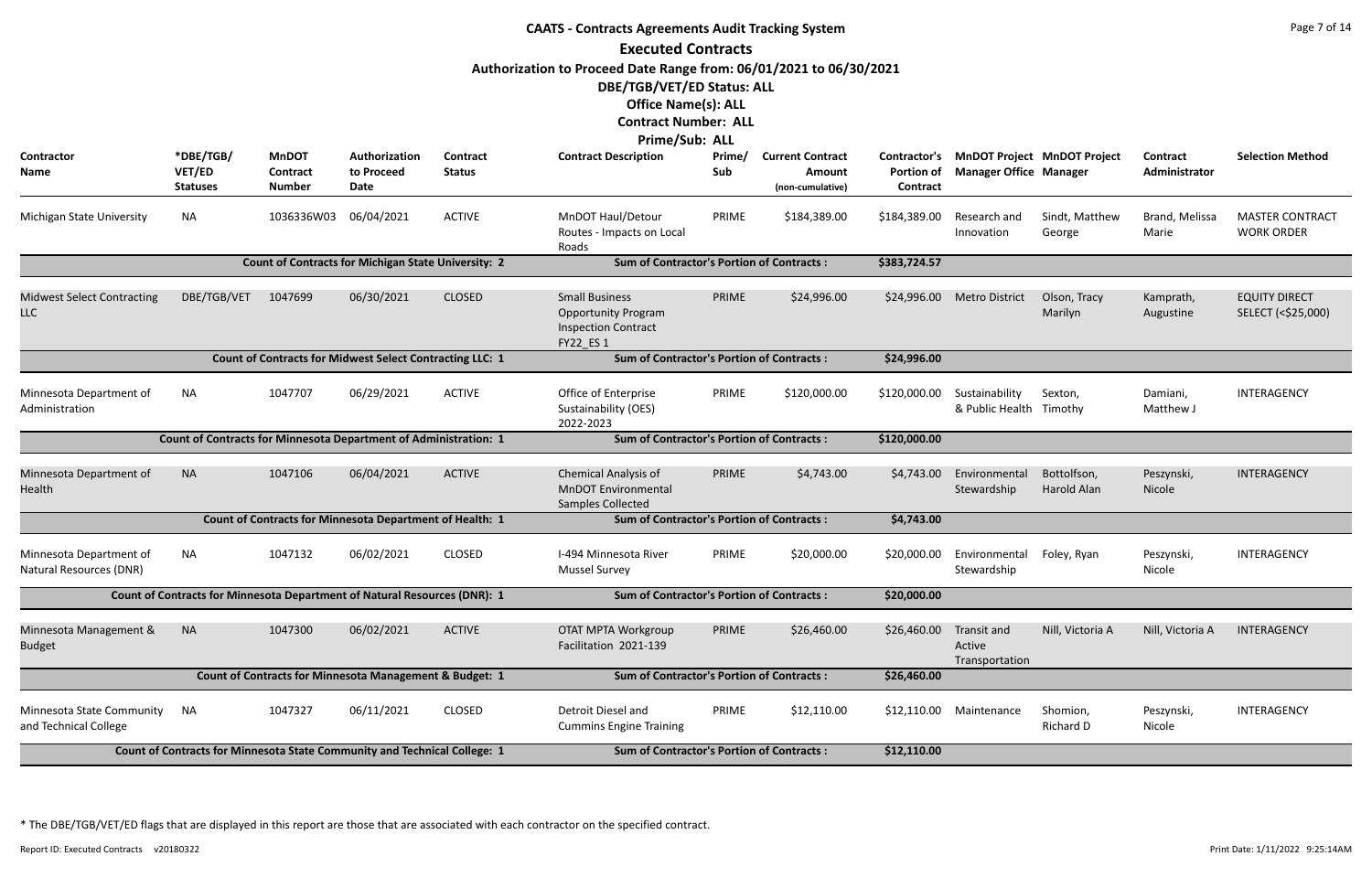**Contractor Name**

**University** 

MN State Mankato State

MN State Mankato State

University

#### **CAATS - Contracts Agreements Audit Tracking System Executed Contracts Authorization to Proceed Date Range from: 06/01/2021 to 06/30/2021 DBE/TGB/VET/ED Status: ALL Office Name(s): ALL Contract Number: ALL Prime/Sub: ALL \*DBE/TGB/ VET/ED Statuses Authorization to Proceed Date MnDOT Contract Number Prime/ Sub Contract Description Prime/ Current Contract Portion of Manager Office Contract Amount (non-cumulative) Contract Status** NA 1045709 06/29/2021 ACTIVE Benefits of Preventive PRIME \$157,926.00 \$157,926.00 Research and Sindt, Matthew Brand, Melissa INTERAGENCY Maintenance \$157,926.00 Research and Innovation ACTIVE NA 1045708 06/16/2021 ACTIVE Quantifying Benefits of PRIME \$166,709.00 \$166,709.00 Research and Sindt, Matthew Brand, Melissa INTERAGENCY Bridge Maintenance \$166,709.00 Research and Innovation ACTIVE **Count of Contracts for MN State Mankato State University: 2 Sum of Contractor's Portion of Contracts : \$324,635.00** MN.IT Services NA NA 1047646 06/30/2021 ACTIVE OTE DOT Crash Map PRIME Hosting Support 06/30/2021 ACTIVE OTE DOT Crash Map PRIME \$288,344.32 \$288,344.32 Traffic Drews, Nathan Friberg, INTERAGENCY **Engineering** ACTIVE **Count of Contracts for MN.IT Services: 1 Sum of Contractor's Portion of Contracts : \$288,344.32** NA 1046564 06/01/2021 ACTIVE Phase I and Phase II ESA SUB \$96,806.00 \$14,750.00 Environmental Boben, Carolyn Stewardshi ACTIVE **Count of Contracts for Mobile Environmental Sampling & Analysis, Inc.: 1 Sum of Contractor's Portion of Contracts : \$14,750.00** Moore Engineering, Inc. NA 1046990 Small Business SUB Opportunity Program Maintenance Surveying D6 East 06/07/2021 CLOSED Small Business SUB \$24,976.61 \$12,425.96 Metro District Heinkel, Mindy Traxler, EQUITY DIRECT CLOSED **Count of Contracts for Moore Engineering, Inc.: 1 Sum of Contractor's Portion of Contracts : \$12,425.96** NA 1045781 06/29/2021 ACTIVE Statewide Specialized SUB Hauling Vehicles (SHV) 06/29/2021 ACTIVE Statewide Specialized SUB \$518,920.70 \$132,131.00 Bridges Dimaculangan, Johnson, Terri FORMAL RFP ACTIVE

Mobile Environmental Sampling & Analysis, Inc.

| <b>Current Contract</b><br>Amount<br>(non-cumulative) | Contractor's<br><b>Portion of</b><br><b>Contract</b>    | <b>Manager Office</b>                   | <b>MnDOT Project MnDOT Project</b><br><b>Manager</b> | <b>Contract</b><br>Administrator | <b>Selection Method</b>                    |
|-------------------------------------------------------|---------------------------------------------------------|-----------------------------------------|------------------------------------------------------|----------------------------------|--------------------------------------------|
| \$157,926.00                                          | \$157,926.00                                            | Research and<br>Innovation              | Sindt, Matthew<br>George                             | Brand, Melissa<br>Marie          | <b>INTERAGENCY</b>                         |
| \$166,709.00                                          | \$166,709.00                                            | Research and<br>Innovation              | Sindt, Matthew<br>George                             | Brand, Melissa<br>Marie          | <b>INTERAGENCY</b>                         |
| of Contracts:                                         | \$324,635.00                                            |                                         |                                                      |                                  |                                            |
| \$288,344.32                                          | \$288,344.32                                            | <b>Traffic</b><br>Engineering           | Drews, Nathan<br>Dennis                              | Friberg,<br>Michael              | INTERAGENCY                                |
| of Contracts:                                         | \$288,344.32                                            |                                         |                                                      |                                  |                                            |
| \$96,806.00                                           | \$14,750.00<br>Environmental<br>Stewardship<br>Lorraine |                                         | Boben, Carolyn                                       | Anderson,<br>Debra               | PRE-QUALIFICATION<br><b>DIRECT SELECT</b>  |
| of Contracts:                                         | \$14,750.00                                             |                                         |                                                      |                                  |                                            |
| \$24,976.61                                           | \$12,425.96                                             | <b>Metro District</b>                   | Heinkel, Mindy                                       | Traxler,<br>Leonard A            | <b>EQUITY DIRECT</b><br>SELECT (<\$25,000) |
| of Contracts:                                         | \$12,425.96                                             |                                         |                                                      |                                  |                                            |
| \$518,920.70                                          | \$132,131.00                                            | <b>Bridges</b>                          | Dimaculangan,<br><b>Moises</b>                       | Johnson, Terri<br>Jean           | FORMAL RFP (><br>\$100,000)                |
| of Contracts:                                         | \$132,131.00                                            |                                         |                                                      |                                  |                                            |
| \$96,806.00                                           | \$22,850.00                                             | Environmental<br>Stewardship            | Boben, Carolyn<br>Lorraine                           | Anderson,<br>Debra               | PRE-QUALIFICATION<br><b>DIRECT SELECT</b>  |
| of Contracts:                                         | \$22,850.00                                             |                                         |                                                      |                                  |                                            |
| \$160,887.02                                          | \$15,000.00                                             | Transit and<br>Active<br>Transportation | Cowan, Dave M                                        | Brand, Melissa<br>Marie          | FORMAL RFP (><br>\$100,000)                |
| of Contracts:                                         | \$15,000.00                                             |                                         |                                                      |                                  |                                            |

| Olson & Nesvold Engineers,<br><b>P.S.C.</b> | <b>NA</b>                                                       | 1045781                                                     | 06/29/2021 | <b>ACTIVE</b>                                    | <b>Statewide Specialized</b><br>Hauling Vehicles (SHV)<br>Load Ratings | <b>SUB</b> | \$518,920.70 | \$132,131.00 | <b>Bridges</b>                          | Dimaculangan,<br><b>Moises</b> | Johnson, Terri<br>Jean  |
|---------------------------------------------|-----------------------------------------------------------------|-------------------------------------------------------------|------------|--------------------------------------------------|------------------------------------------------------------------------|------------|--------------|--------------|-----------------------------------------|--------------------------------|-------------------------|
|                                             |                                                                 | Count of Contracts for Olson & Nesvold Engineers, P.S.C.: 1 |            |                                                  | <b>Sum of Contractor's Portion of Contracts:</b>                       |            |              | \$132,131.00 |                                         |                                |                         |
| Pace Analytical Services, Inc.              | <b>NA</b>                                                       | 1046564                                                     | 06/01/2021 | <b>ACTIVE</b>                                    | Phase Land Phase II ESA                                                | <b>SUB</b> | \$96,806.00  | \$22,850.00  | Environmental<br>Stewardship            | Boben, Carolyn<br>Lorraine     | Anderson,<br>Debra      |
|                                             | <b>Count of Contracts for Pace Analytical Services, Inc.: 1</b> |                                                             |            | <b>Sum of Contractor's Portion of Contracts:</b> |                                                                        |            | \$22,850.00  |              |                                         |                                |                         |
| Professional Data Analysts,<br>Inc.         | <b>NA</b>                                                       | 1045302                                                     | 06/04/2021 | <b>ACTIVE</b>                                    | <b>Strategic Plan</b><br>Implementation                                | <b>SUB</b> | \$160,887.02 | \$15,000.00  | Transit and<br>Active<br>Transportation | Cowan, Dave M                  | Brand, Melissa<br>Marie |
|                                             |                                                                 | Count of Contracts for Professional Data Analysts, Inc.: 1  |            |                                                  | <b>Sum of Contractor's Portion of Contracts:</b>                       |            |              | \$15,000.00  |                                         |                                |                         |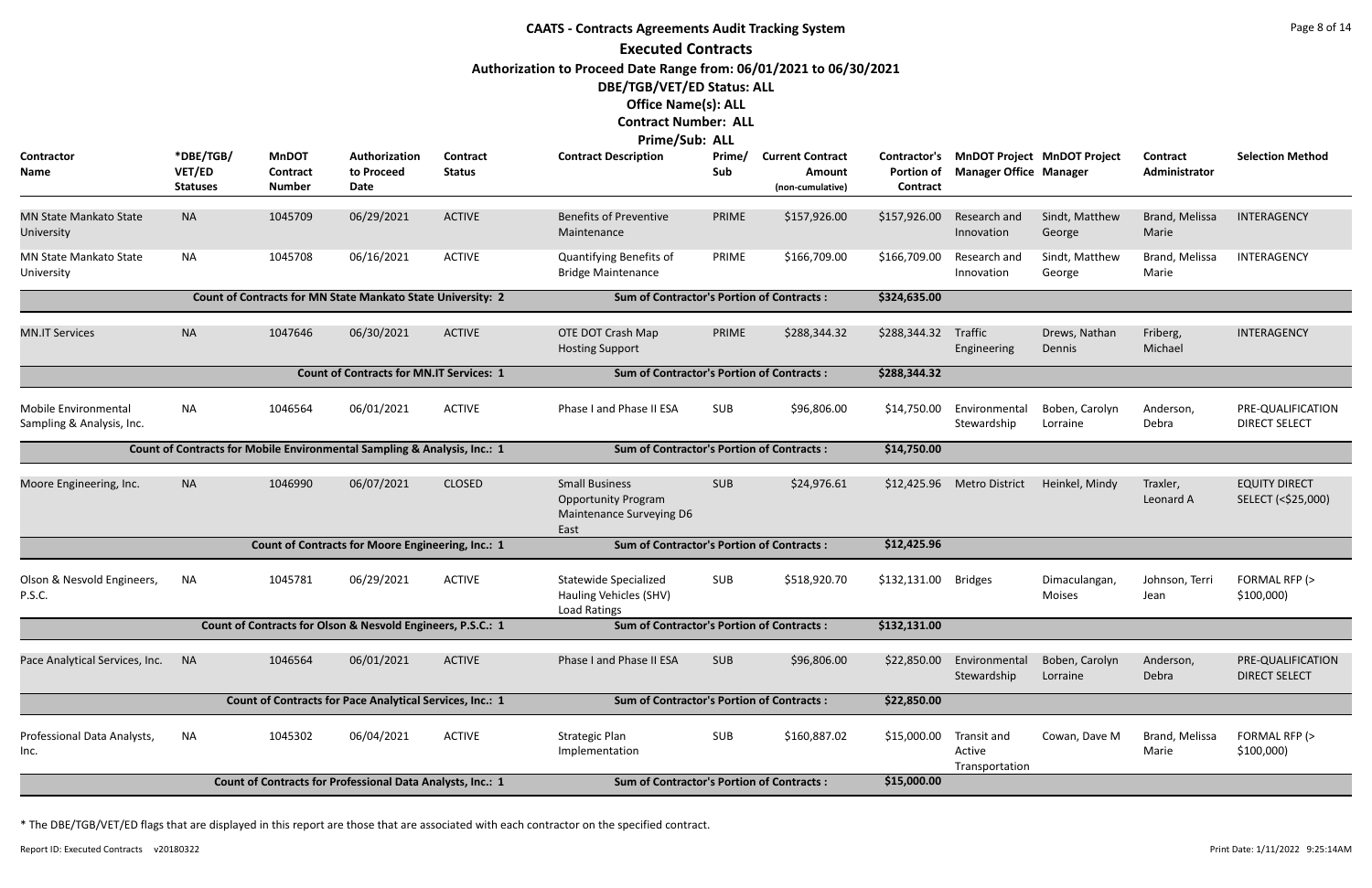|                                                           | <b>CAATS - Contracts Agreements Audit Tracking System</b> |                                                  |                                                                                  |                                                  |                                                                                    |               |                                                       |                                               |                                         |                                    |                                  |                                             |  |
|-----------------------------------------------------------|-----------------------------------------------------------|--------------------------------------------------|----------------------------------------------------------------------------------|--------------------------------------------------|------------------------------------------------------------------------------------|---------------|-------------------------------------------------------|-----------------------------------------------|-----------------------------------------|------------------------------------|----------------------------------|---------------------------------------------|--|
|                                                           |                                                           |                                                  |                                                                                  |                                                  | <b>Executed Contracts</b>                                                          |               |                                                       |                                               |                                         |                                    |                                  |                                             |  |
|                                                           |                                                           |                                                  |                                                                                  |                                                  | Authorization to Proceed Date Range from: 06/01/2021 to 06/30/2021                 |               |                                                       |                                               |                                         |                                    |                                  |                                             |  |
|                                                           |                                                           |                                                  |                                                                                  |                                                  | DBE/TGB/VET/ED Status: ALL                                                         |               |                                                       |                                               |                                         |                                    |                                  |                                             |  |
|                                                           |                                                           |                                                  |                                                                                  |                                                  | <b>Office Name(s): ALL</b>                                                         |               |                                                       |                                               |                                         |                                    |                                  |                                             |  |
|                                                           |                                                           |                                                  |                                                                                  |                                                  | <b>Contract Number: ALL</b>                                                        |               |                                                       |                                               |                                         |                                    |                                  |                                             |  |
|                                                           |                                                           |                                                  |                                                                                  |                                                  | Prime/Sub: ALL                                                                     |               |                                                       |                                               |                                         |                                    |                                  |                                             |  |
| Contractor<br>Name                                        | *DBE/TGB/<br>VET/ED<br><b>Statuses</b>                    | <b>MnDOT</b><br><b>Contract</b><br><b>Number</b> | Authorization<br>to Proceed<br>Date                                              | Contract<br><b>Status</b>                        | <b>Contract Description</b>                                                        | Prime/<br>Sub | <b>Current Contract</b><br>Amount<br>(non-cumulative) | Contractor's<br><b>Portion of</b><br>Contract | <b>Manager Office Manager</b>           | <b>MnDOT Project MnDOT Project</b> | <b>Contract</b><br>Administrator | <b>Selection Method</b>                     |  |
| <b>Professional Engineering</b><br>Services, Ltd.         | DBE/TGB                                                   | 1046931                                          | 06/23/2021                                                                       | <b>ACTIVE</b>                                    | Design and Survey for OAE                                                          | PRIME         | \$18,328.19                                           | \$8,725.20                                    | <b>Metro District</b>                   | Olson, Tracy<br>Marilyn            | Thurner,<br>Jodeen P             | <b>EQUITY DIRECT</b><br>SELECT (<\$25,000)  |  |
|                                                           |                                                           |                                                  | Count of Contracts for Professional Engineering Services, Ltd.: 1                |                                                  | <b>Sum of Contractor's Portion of Contracts:</b>                                   |               |                                                       | \$8,725.20                                    |                                         |                                    |                                  |                                             |  |
| Public Health Law Center, Inc. NA                         |                                                           | 1045302                                          | 06/04/2021                                                                       | <b>ACTIVE</b>                                    | <b>Strategic Plan</b><br>Implementation                                            | SUB           | \$160,887.02                                          | \$21,150.00                                   | Transit and<br>Active<br>Transportation | Cowan, Dave M                      | Brand, Melissa<br>Marie          | FORMAL RFP (><br>\$100,000                  |  |
|                                                           |                                                           |                                                  | Count of Contracts for Public Health Law Center, Inc.: 1                         |                                                  | <b>Sum of Contractor's Portion of Contracts:</b>                                   |               |                                                       | \$21,150.00                                   |                                         |                                    |                                  |                                             |  |
| Ramboll US Consulting, Inc.<br>fka Ramboll US Corporation | <b>NA</b>                                                 | 1047126                                          | 06/17/2021                                                                       | <b>ACTIVE</b>                                    | Willmar Mill and Overlay<br><b>Construction Monitoring</b>                         | PRIME         | \$67,936.79                                           | \$67,936.79                                   | Environmental<br>Stewardship            | Boben, Carolyn<br>Lorraine         | Anderson,<br>Debra               | PRE-QUALIFICATION<br><b>DIRECT SELECT</b>   |  |
| Ramboll US Consulting, Inc.<br>fka Ramboll US Corporation | <b>NA</b>                                                 | 1046839                                          | 06/17/2021                                                                       | <b>ACTIVE</b>                                    | Stewart River Bridge/Silver<br><b>Creek Construction</b><br>Monitoring             | PRIME         | \$86,192.24                                           | \$86,192.24                                   | Environmental<br>Stewardship            | Boben, Carolyn<br>Lorraine         | Anderson,<br>Debra               | PRE-QUALIFICATION<br><b>DIRECT SELECT</b>   |  |
|                                                           |                                                           |                                                  | Count of Contracts for Ramboll US Consulting, Inc. fka Ramboll US Corporation: 2 |                                                  | <b>Sum of Contractor's Portion of Contracts:</b>                                   |               |                                                       | \$154,129.03                                  |                                         |                                    |                                  |                                             |  |
| Rani Engineering, LLC                                     | DBE/TGB/VET                                               | 1046209                                          | 06/15/2021                                                                       | <b>ACTIVE</b>                                    | Final design plan set                                                              | <b>SUB</b>    | \$894,550.12                                          | \$131,399.46                                  | District 7                              | Young,<br>Matthew                  | Museus, Susan                    | FORMAL RFP (><br>\$100,000                  |  |
|                                                           |                                                           |                                                  | Count of Contracts for Rani Engineering, LLC: 1                                  |                                                  | <b>Sum of Contractor's Portion of Contracts:</b>                                   |               |                                                       | \$131,399.46                                  |                                         |                                    |                                  |                                             |  |
| Ronald W. Spencer, a Sole<br>Proprietor                   | <b>NA</b>                                                 | 1046903                                          | 06/08/2021                                                                       | <b>CLOSED</b>                                    | Research and prepare<br>approximately titles in<br>Watonwan County                 | PRIME         | \$10,000.00                                           | \$10,000.00                                   | Land<br>Management                      | Anderson<br>Bultema,               | Johnson,<br>Ambur L.             | PRE-QUALIFICATION<br><b>DIRECT SELECT</b>   |  |
|                                                           |                                                           |                                                  | Count of Contracts for Ronald W. Spencer, a Sole Proprietor: 1                   |                                                  | <b>Sum of Contractor's Portion of Contracts:</b>                                   |               |                                                       | \$10,000.00                                   |                                         |                                    |                                  |                                             |  |
| Safety Signs, LLC                                         | DBE/TGB                                                   | 1046925                                          | 06/04/2021                                                                       | <b>IN AUDIT</b>                                  | TH 65 Moore Lake Video<br>Project                                                  | <b>SUB</b>    | \$98,172.00                                           | \$9,836.00                                    | <b>Metro District</b>                   | Daleiden, Lee<br>N                 | Kamprath,<br>Augustine           | PRE-QUALIFICATION<br><b>DIRECT SELECT</b>   |  |
|                                                           |                                                           |                                                  | Count of Contracts for Safety Signs, LLC: 1                                      |                                                  | <b>Sum of Contractor's Portion of Contracts:</b>                                   |               |                                                       | \$9,836.00                                    |                                         |                                    |                                  |                                             |  |
| Sambatek, Inc.                                            | DBE/TGB                                                   | 1035062W03 06/24/2021                            |                                                                                  | <b>ACTIVE</b>                                    | US 53 in Eveleth at Jct 53<br>and Progress Parkway<br>Intersection<br>Improvements | PRIME         | \$282,365.77                                          | \$157,625.30                                  | District 1                              | Peritz, Alex<br>Joseph             | Arneson, Kelly<br>A              | <b>MASTER CONTRACT</b><br><b>WORK ORDER</b> |  |
|                                                           |                                                           |                                                  | <b>Count of Contracts for Sambatek, Inc.: 1</b>                                  | <b>Sum of Contractor's Portion of Contracts:</b> | \$157,625.30                                                                       |               |                                                       |                                               |                                         |                                    |                                  |                                             |  |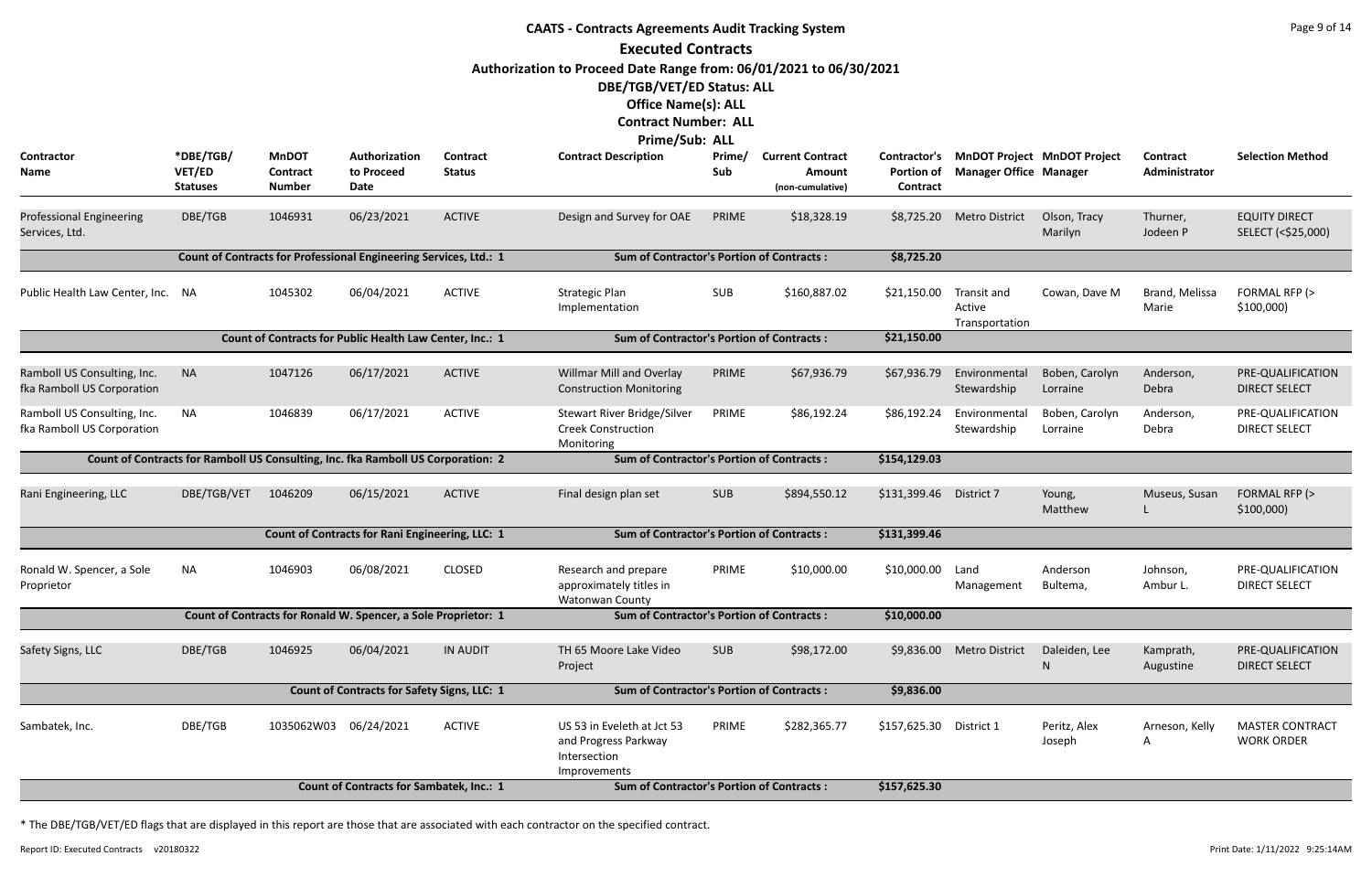|                                                                                                                                                                                 | <b>CAATS - Contracts Agreements Audit Tracking System</b><br><b>Executed Contracts</b> |                                                                   |                                            |                                  |                                                                                           |               |                                                       |                                                      |                               |                                    |                           |                                             |  |
|---------------------------------------------------------------------------------------------------------------------------------------------------------------------------------|----------------------------------------------------------------------------------------|-------------------------------------------------------------------|--------------------------------------------|----------------------------------|-------------------------------------------------------------------------------------------|---------------|-------------------------------------------------------|------------------------------------------------------|-------------------------------|------------------------------------|---------------------------|---------------------------------------------|--|
| Authorization to Proceed Date Range from: 06/01/2021 to 06/30/2021<br>DBE/TGB/VET/ED Status: ALL<br><b>Office Name(s): ALL</b><br><b>Contract Number: ALL</b><br>Prime/Sub: ALL |                                                                                        |                                                                   |                                            |                                  |                                                                                           |               |                                                       |                                                      |                               |                                    |                           |                                             |  |
| <b>Contractor</b><br>Name                                                                                                                                                       | *DBE/TGB/<br>VET/ED<br><b>Statuses</b>                                                 | <b>MnDOT</b><br><b>Contract</b><br><b>Number</b>                  | Authorization<br>to Proceed<br><b>Date</b> | <b>Contract</b><br><b>Status</b> | <b>Contract Description</b>                                                               | Prime/<br>Sub | <b>Current Contract</b><br>Amount<br>(non-cumulative) | <b>Contractor's</b><br>Portion of<br><b>Contract</b> | <b>Manager Office Manager</b> | <b>MnDOT Project MnDOT Project</b> | Contract<br>Administrator | <b>Selection Method</b>                     |  |
| <b>Sharrow Lifting Products</b>                                                                                                                                                 | <b>NA</b>                                                                              | 1046201                                                           | 06/25/2021                                 | <b>EXPIRED</b>                   | <b>Snow Plow Truck</b><br><b>Extraction Connections</b>                                   | PRIME         | \$40,300.00                                           | \$40,300.00                                          | Maintenance                   | Barott, Brian R                    | Duran, Ashley<br>Marie    | <b>INFORMAL RFP</b><br>(\$100,000 OR LESS)  |  |
|                                                                                                                                                                                 |                                                                                        | <b>Count of Contracts for Sharrow Lifting Products: 1</b>         |                                            |                                  | <b>Sum of Contractor's Portion of Contracts:</b>                                          |               |                                                       | \$40,300.00                                          |                               |                                    |                           |                                             |  |
| Short Elliott Hendrickson, Inc. NA                                                                                                                                              |                                                                                        | 1045781                                                           | 06/29/2021                                 | <b>ACTIVE</b>                    | Statewide Specialized<br>Hauling Vehicles (SHV)<br>Load Ratings                           | <b>SUB</b>    | \$518,920.70                                          | \$110,901.95                                         | <b>Bridges</b>                | Dimaculangan,<br><b>Moises</b>     | Johnson, Terri<br>Jean    | FORMAL RFP (><br>\$100,000                  |  |
| Short Elliott Hendrickson, Inc. NA                                                                                                                                              |                                                                                        | 1047325                                                           | 06/18/2021                                 | <b>IN AUDIT</b>                  | <b>Warroad Phase I ESA</b><br>Update                                                      | PRIME         | \$8,195.46                                            | \$8,195.46                                           | Environmental<br>Stewardship  | Waters,<br>Michelle L              | Anderson,<br>Debra        | PRE-QUALIFICATION<br><b>DIRECT SELECT</b>   |  |
| Short Elliott Hendrickson, Inc. NA                                                                                                                                              |                                                                                        | 1046209                                                           | 06/15/2021                                 | <b>ACTIVE</b>                    | Final design plan set                                                                     | SUB           | \$894,550.12                                          | \$298,771.09                                         | District 7                    | Young,<br>Matthew                  | Museus, Susan             | FORMAL RFP (><br>\$100,000                  |  |
|                                                                                                                                                                                 |                                                                                        | Count of Contracts for Short Elliott Hendrickson, Inc.: 3         |                                            |                                  | <b>Sum of Contractor's Portion of Contracts:</b>                                          |               |                                                       | \$417,868.50                                         |                               |                                    |                           |                                             |  |
| SRF Consulting Group, Inc.                                                                                                                                                      | <b>NA</b>                                                                              | 1035061W03                                                        | 06/25/2021                                 | <b>ACTIVE</b>                    | MN 25 Pavement<br>Preservation, Bridge No<br>6321 and 88062 box<br>replacements.          | <b>SUB</b>    | \$573,372.40                                          | \$160,729.30                                         | District 3                    | Scegura, Kelly                     | Arneson, Kelly<br>A       | <b>MASTER CONTRACT</b><br><b>WORK ORDER</b> |  |
| SRF Consulting Group, Inc.                                                                                                                                                      | ΝA                                                                                     | 1035061W04 06/25/2021                                             |                                            | <b>ACTIVE</b>                    | Scope Verification and<br>Final design Plan Set                                           | <b>SUB</b>    | \$610,063.69                                          | \$14,177.30 District 7                               |                               | Tess, Zachary<br>Ted               | Arneson, Kelly<br>Α       | <b>MASTER CONTRACT</b><br><b>WORK ORDER</b> |  |
| SRF Consulting Group, Inc.                                                                                                                                                      | <b>NA</b>                                                                              | 1035062W03 06/24/2021                                             |                                            | <b>ACTIVE</b>                    | US 53 in Eveleth at Jct 53<br>and Progress Parkway<br>Intersection<br>Improvements        | <b>SUB</b>    | \$282,365.77                                          | \$95,656.90                                          | District 1                    | Peritz, Alex<br>Joseph             | Arneson, Kelly<br>A       | <b>MASTER CONTRACT</b><br><b>WORK ORDER</b> |  |
|                                                                                                                                                                                 |                                                                                        | Count of Contracts for SRF Consulting Group, Inc.: 3              |                                            |                                  | <b>Sum of Contractor's Portion of Contracts:</b>                                          |               |                                                       | \$270,563.50                                         |                               |                                    |                           |                                             |  |
| <b>Stantec Consulting Services</b><br>Inc.                                                                                                                                      | <b>NA</b>                                                                              | 1047105                                                           | 06/07/2021                                 | <b>IN AUDIT</b>                  | <b>Duluth Headquarters</b><br>Campus Asbestos and<br><b>Regulated Waste</b><br>Assessment | PRIME         | \$34,619.98                                           | \$34,619.98                                          | Environmental<br>Stewardship  | Allen-Murley,<br>Summer Sara       | Anderson,<br>Debra        | PRE-QUALIFICATION<br><b>DIRECT SELECT</b>   |  |
|                                                                                                                                                                                 |                                                                                        | <b>Count of Contracts for Stantec Consulting Services Inc.: 1</b> |                                            |                                  | <b>Sum of Contractor's Portion of Contracts:</b>                                          |               |                                                       | \$34,619.98                                          |                               |                                    |                           |                                             |  |
| <b>Stardust Communications LLC NA</b>                                                                                                                                           |                                                                                        | 1047117                                                           | 06/04/2021                                 | <b>ACTIVE</b>                    | 2021 Metro Construction<br><b>Communications &amp;</b><br><b>Engagement services</b>      | PRIME         | \$24,457.00                                           | \$24,457.00                                          | <b>Metro District</b>         | Krueger,<br><b>Christine Mary</b>  | Kamprath,<br>Augustine    | <b>EQUITY DIRECT</b><br>SELECT (<\$25,000)  |  |
|                                                                                                                                                                                 |                                                                                        | <b>Count of Contracts for Stardust Communications LLC: 1</b>      |                                            |                                  | <b>Sum of Contractor's Portion of Contracts:</b>                                          |               |                                                       | \$24,457.00                                          |                               |                                    |                           |                                             |  |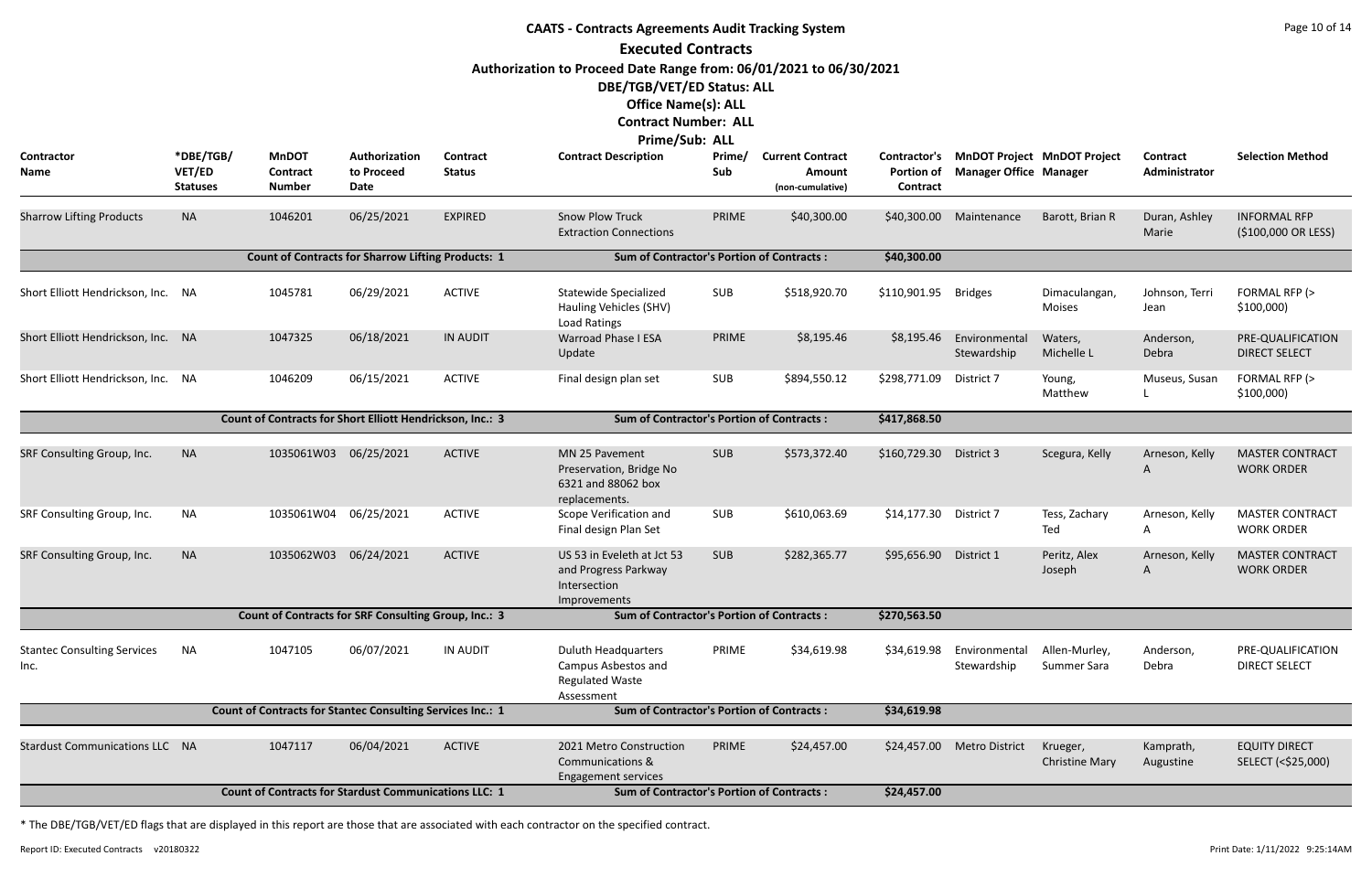|                                                       |                                        |                                                  |                                                                              |                           | <b>CAATS - Contracts Agreements Audit Tracking System</b>                                                                                         |               |                                                       |                                               |                               |                                    |                           | Page 11 of 14                                 |
|-------------------------------------------------------|----------------------------------------|--------------------------------------------------|------------------------------------------------------------------------------|---------------------------|---------------------------------------------------------------------------------------------------------------------------------------------------|---------------|-------------------------------------------------------|-----------------------------------------------|-------------------------------|------------------------------------|---------------------------|-----------------------------------------------|
|                                                       |                                        |                                                  |                                                                              |                           | <b>Executed Contracts</b>                                                                                                                         |               |                                                       |                                               |                               |                                    |                           |                                               |
|                                                       |                                        |                                                  |                                                                              |                           | Authorization to Proceed Date Range from: 06/01/2021 to 06/30/2021                                                                                |               |                                                       |                                               |                               |                                    |                           |                                               |
|                                                       |                                        |                                                  |                                                                              |                           | DBE/TGB/VET/ED Status: ALL                                                                                                                        |               |                                                       |                                               |                               |                                    |                           |                                               |
|                                                       |                                        |                                                  |                                                                              |                           | <b>Office Name(s): ALL</b><br><b>Contract Number: ALL</b>                                                                                         |               |                                                       |                                               |                               |                                    |                           |                                               |
|                                                       |                                        |                                                  |                                                                              |                           | Prime/Sub: ALL                                                                                                                                    |               |                                                       |                                               |                               |                                    |                           |                                               |
| <b>Contractor</b><br>Name                             | *DBE/TGB/<br>VET/ED<br><b>Statuses</b> | <b>MnDOT</b><br><b>Contract</b><br><b>Number</b> | Authorization<br>to Proceed<br>Date                                          | Contract<br><b>Status</b> | <b>Contract Description</b>                                                                                                                       | Prime/<br>Sub | <b>Current Contract</b><br>Amount<br>(non-cumulative) | Contractor's<br><b>Portion of</b><br>Contract | <b>Manager Office Manager</b> | <b>MnDOT Project MnDOT Project</b> | Contract<br>Administrator | <b>Selection Method</b>                       |
| Stevens Engineers, Inc.                               | DBE                                    | 1046748                                          | 06/30/2021                                                                   | <b>ACTIVE</b>             | Quick Call Inspection and<br>Compliance for OAE                                                                                                   | PRIME         | \$99,190.20                                           |                                               | \$99,190.20 Metro District    | Lindeberg,<br>Mark J               | Traxler,<br>Leonard A     | <b>QUICK CALL</b><br>(\$25,001-\$100,000)     |
|                                                       |                                        |                                                  | Count of Contracts for Stevens Engineers, Inc.: 1                            |                           | <b>Sum of Contractor's Portion of Contracts:</b>                                                                                                  |               |                                                       | \$99,190.20                                   |                               |                                    |                           |                                               |
| Stonebrooke Engineering,<br>Inc.                      | DBE/TGB                                | 1045781                                          | 06/29/2021                                                                   | <b>ACTIVE</b>             | <b>Statewide Specialized</b><br>Hauling Vehicles (SHV)<br><b>Load Ratings</b>                                                                     | PRIME         | \$518,920.70                                          | \$275,887.75                                  | <b>Bridges</b>                | Dimaculangan,<br><b>Moises</b>     | Johnson, Terri<br>Jean    | FORMAL RFP (><br>\$100,000                    |
|                                                       |                                        |                                                  | Count of Contracts for Stonebrooke Engineering, Inc.: 1                      |                           | <b>Sum of Contractor's Portion of Contracts:</b>                                                                                                  |               |                                                       | \$275,887.75                                  |                               |                                    |                           |                                               |
| Toltz, King, Duvall, Anderson<br>and Associates, Inc. | <b>NA</b>                              | 1047324                                          | 06/18/2021                                                                   | <b>ACTIVE</b>             | Mendota Heights Warm<br><b>Storage Addition B3</b><br>Commissioning                                                                               | PRIME         | \$58,775.71                                           | \$58,775.71                                   | Maintenance                   | Schilling, David                   | Anderson,<br>Debra        | <b>CERTIFIED LIST</b><br><b>DIRECT SELECT</b> |
| Toltz, King, Duvall, Anderson<br>and Associates, Inc. | <b>NA</b>                              | 1046728                                          | 06/10/2021                                                                   | <b>ACTIVE</b>             | Road Plans for Full Depth<br><b>Pavement Reclamation</b>                                                                                          | PRIME         | \$99,995.34                                           | \$99,995.34                                   | District 3                    | Dumont,<br>Claudia L               | Arneson, Kelly<br>A       | PRE-QUALIFICATION<br><b>DIRECT SELECT</b>     |
|                                                       |                                        |                                                  | Count of Contracts for Toltz, King, Duvall, Anderson and Associates, Inc.: 2 |                           | <b>Sum of Contractor's Portion of Contracts:</b>                                                                                                  |               |                                                       | \$158,771.05                                  |                               |                                    |                           |                                               |
| University of Minnesota                               | ΝA                                     | 1036342W21 06/25/2021                            |                                                                              | <b>ACTIVE</b>             | Multi-Method<br>Investigation of Pedestrian<br>Safety Impacts of<br><b>Right-Turn Lanes</b>                                                       | PRIME         | \$156,540.00                                          | \$156,540.00                                  | Research and<br>Innovation    | Sindt, Matthew<br>George           | Brand, Melissa<br>Marie   | <b>MASTER CONTRACT</b><br><b>WORK ORDER</b>   |
| University of Minnesota                               | <b>NA</b>                              | 1036342W08                                       | 06/18/2021                                                                   | <b>ACTIVE</b>             | <b>Designing Autonomous</b><br>Service to Cover Transit<br>Last Mile in Low-Density<br>Areas                                                      | PRIME         | \$100,000.00                                          | \$100,000.00                                  | Research and<br>Innovation    | Sindt, Matthew<br>George           | Brand, Melissa<br>Marie   | <b>MASTER CONTRACT</b><br><b>WORK ORDER</b>   |
| University of Minnesota                               | <b>NA</b>                              | 1036342W13 06/15/2021                            |                                                                              | <b>ACTIVE</b>             | Identify Best Types of<br>Commodity Flow Data for<br>Freight, Railroad, Ports,<br>and Waterways Studies                                           | PRIME         | \$114,914.00                                          | \$114,914.00                                  | Research and<br>Innovation    | Sindt, Matthew<br>George           | Brand, Melissa<br>Marie   | <b>MASTER CONTRACT</b><br><b>WORK ORDER</b>   |
| University of Minnesota                               | <b>NA</b>                              | 1036342W15                                       | 06/15/2021                                                                   | <b>ACTIVE</b>             | <b>Enhancing Managed Lane</b><br><b>Equity Analysis</b>                                                                                           | PRIME         | \$171,788.00                                          | \$171,788.00                                  | Research and<br>Innovation    | Sindt, Matthew<br>George           | Brand, Melissa<br>Marie   | <b>MASTER CONTRACT</b><br><b>WORK ORDER</b>   |
| University of Minnesota                               | <b>NA</b>                              | 1036342W14                                       | 06/11/2021                                                                   | <b>ACTIVE</b>             | Mobile-Device Data,<br>Non-Motorized Traffic<br>Monitoring, and Estimation<br>of Annual Average Daily<br><b>Bicyclist and Pedestrian</b><br>Flows | PRIME         | \$165,829.00                                          | \$165,829.00                                  | Research and<br>Innovation    | Sindt, Matthew<br>George           | Brand, Melissa<br>Marie   | <b>MASTER CONTRACT</b><br><b>WORK ORDER</b>   |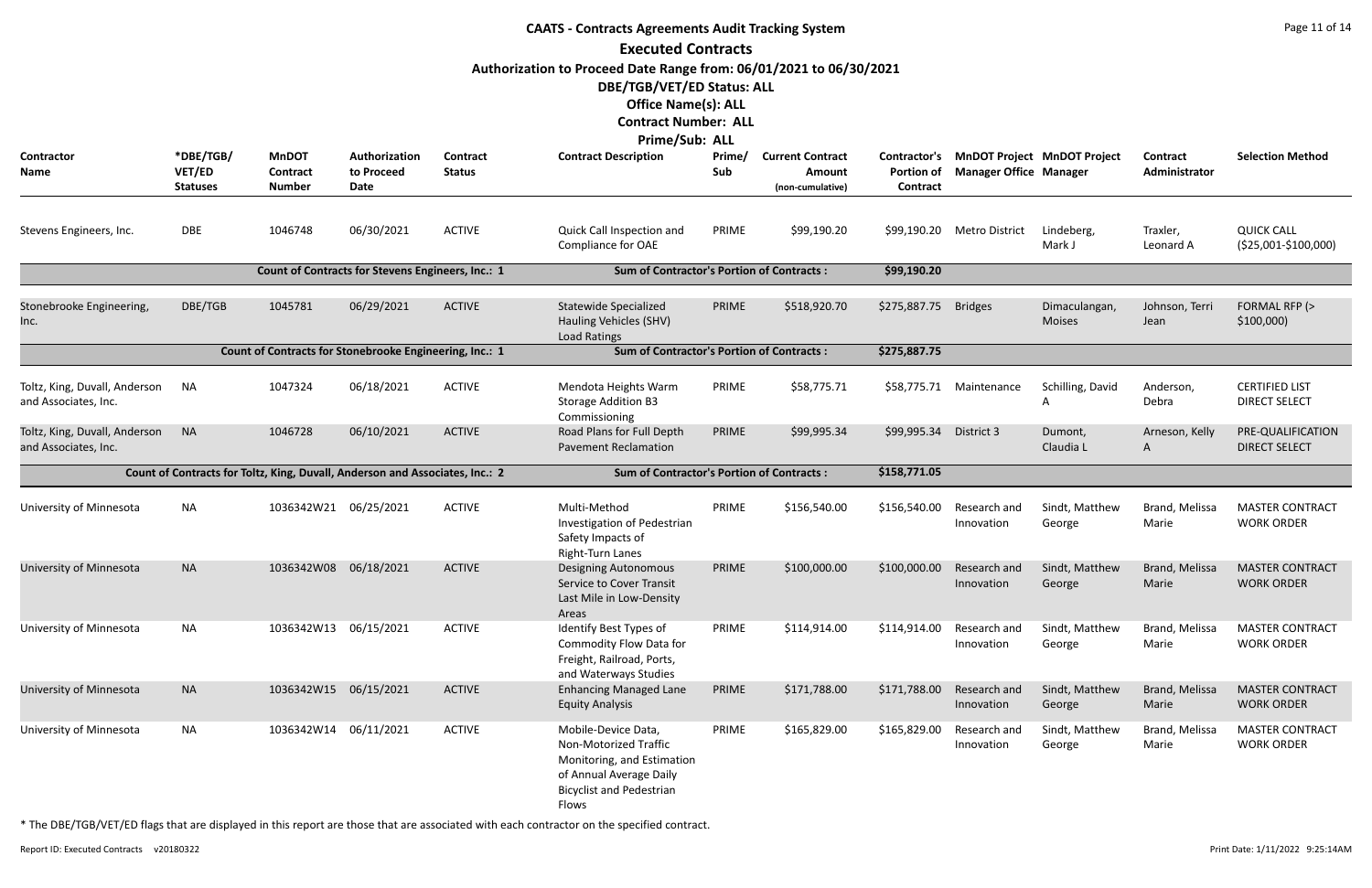# **CAATS - Contracts Agreements Audit Tracking System Executed Contracts Authorization to Proceed Date Range from: 06/01/2021 to 06/30/2021 DBE/TGB/VET/ED Status: ALL Office Name(s): ALL Contract Number: ALL**

| MUJALLI NUMBEL. ALL |  |
|---------------------|--|
| Prime/Sub: ALL      |  |

| <b>Contractor</b><br><b>Name</b>   | *DBE/TGB/<br>VET/ED<br><b>Statuses</b> | <b>MnDOT</b><br><b>Contract</b><br><b>Number</b>          | Authorization<br>to Proceed<br>Date                     | <b>Contract</b><br><b>Status</b> | <b>Contract Description</b>                                                                                                                                        | Prime/<br>Sub | <b>Current Contract</b><br>Amount<br>(non-cumulative) | <b>Contractor's</b><br>Portion of<br>Contract | <b>Manager Office Manager</b>                     | <b>MnDOT Project MnDOT Project</b> | <b>Contract</b><br>Administrator | <b>Selection Method</b>                     |
|------------------------------------|----------------------------------------|-----------------------------------------------------------|---------------------------------------------------------|----------------------------------|--------------------------------------------------------------------------------------------------------------------------------------------------------------------|---------------|-------------------------------------------------------|-----------------------------------------------|---------------------------------------------------|------------------------------------|----------------------------------|---------------------------------------------|
| University of Minnesota            | <b>NA</b>                              | 1036342W22                                                | 06/10/2021                                              | <b>ACTIVE</b>                    | <b>Maximizing Transportation</b><br><b>Assets by Building</b><br><b>Community Connection</b><br>through Innovative<br>Development of Rights of<br>Way and Airspace | PRIME         | \$70,000.00                                           | \$70,000.00                                   | Research and<br>Innovation                        | Sindt, Matthew<br>George           | Brand, Melissa<br>Marie          | <b>MASTER CONTRACT</b><br><b>WORK ORDER</b> |
| University of Minnesota            | <b>NA</b>                              | 1036342W20                                                | 06/04/2021                                              | <b>ACTIVE</b>                    | Cost Estimate of B vs. C<br><b>Grade Asphalt Binders</b>                                                                                                           | PRIME         | \$171,777.00                                          | \$171,777.00                                  | Research and<br>Innovation                        | Sindt, Matthew<br>George           | Brand, Melissa<br>Marie          | <b>MASTER CONTRACT</b><br><b>WORK ORDER</b> |
| University of Minnesota            | <b>NA</b>                              | 1036342W23 06/04/2021                                     |                                                         | <b>ACTIVE</b>                    | Assessing the Effects of<br>Highway Improvements on<br><b>Adjacent Businesses</b>                                                                                  | PRIME         | \$100,000.00                                          | \$100,000.00                                  | Research and<br>Innovation                        | Sindt, Matthew<br>George           | Brand, Melissa<br>Marie          | <b>MASTER CONTRACT</b><br><b>WORK ORDER</b> |
| University of Minnesota            | <b>NA</b>                              | 1036342W17                                                | 06/04/2021                                              | <b>ACTIVE</b>                    | Pavement<br>Marking/Colored<br><b>Pavement Friction</b><br><b>Differential and Product</b><br>Durability                                                           | PRIME         | \$136,861.00                                          | \$136,861.00                                  | Research and<br>Innovation                        | Sindt, Matthew<br>George           | Brand, Melissa<br>Marie          | <b>MASTER CONTRACT</b><br><b>WORK ORDER</b> |
| University of Minnesota            | <b>NA</b>                              | 1036342W29                                                | 06/04/2021                                              | <b>EXPIRED</b>                   | The Health and<br><b>Transportation Nexus: A</b><br>Conceptual Framework for<br><b>Collaborative Health and</b><br><b>Transportation Planning</b>                  | PRIME         | \$46,361.00                                           | \$46,361.00                                   | Research and<br>Innovation                        | Sindt, Matthew<br>George           | Brand, Melissa<br>Marie          | <b>MASTER CONTRACT</b><br><b>WORK ORDER</b> |
|                                    |                                        | <b>Count of Contracts for University of Minnesota: 10</b> |                                                         |                                  | <b>Sum of Contractor's Portion of Contracts:</b>                                                                                                                   |               |                                                       | \$1,234,070.00                                |                                                   |                                    |                                  |                                             |
| <b>USIC Locating Services, LLC</b> | <b>NA</b>                              | 1045799                                                   | 06/01/2021                                              | <b>ACTIVE</b>                    | <b>Utility Locating Services</b>                                                                                                                                   | PRIME         | \$100,000.00                                          | \$100,000.00                                  | District 7                                        | Ollrich,<br>Nicklaus A             | Museus, Susan                    | <b>INFORMAL RFP</b><br>(\$100,000 OR LESS)  |
|                                    |                                        | Count of Contracts for USIC Locating Services, LLC: 1     |                                                         |                                  | <b>Sum of Contractor's Portion of Contracts:</b>                                                                                                                   |               |                                                       | \$100,000.00                                  |                                                   |                                    |                                  |                                             |
| VCI Environmental, Inc.            | <b>TGB</b>                             | 1047097                                                   | 06/18/2021                                              | <b>ACTIVE</b>                    | <b>Asbestos Abatement for</b><br><b>Osakis Building Demolition</b>                                                                                                 | PRIME         | \$56,225.32                                           | \$56,225.32                                   | Environmental<br>Stewardship                      | Neisse, Jeffrey<br>Michael         | Anderson,<br>Debra               | PRE-QUALIFICATION<br><b>DIRECT SELECT</b>   |
|                                    |                                        |                                                           | Count of Contracts for VCI Environmental, Inc.: 1       |                                  | <b>Sum of Contractor's Portion of Contracts:</b>                                                                                                                   |               |                                                       | \$56,225.32                                   |                                                   |                                    |                                  |                                             |
| Wenck Associates, Inc.             | NA                                     | 1047705                                                   | 06/25/2021                                              | <b>ACTIVE</b>                    | Assignment Agreement<br>Wenck Associates Inc. to<br><b>Stantec Consulting</b><br>Services Icn.                                                                     | PRIME         | \$0.00                                                | \$0.00                                        | Project<br>Management<br>and Technical<br>Support | Brand, Melissa<br>Marie            | Brand, Melissa<br>Marie          | <b>ASSIGNMENT</b><br>AGREEMENT              |
|                                    |                                        |                                                           | <b>Count of Contracts for Wenck Associates, Inc.: 1</b> |                                  | <b>Sum of Contractor's Portion of Contracts:</b>                                                                                                                   |               |                                                       | \$0.00                                        |                                                   |                                    |                                  |                                             |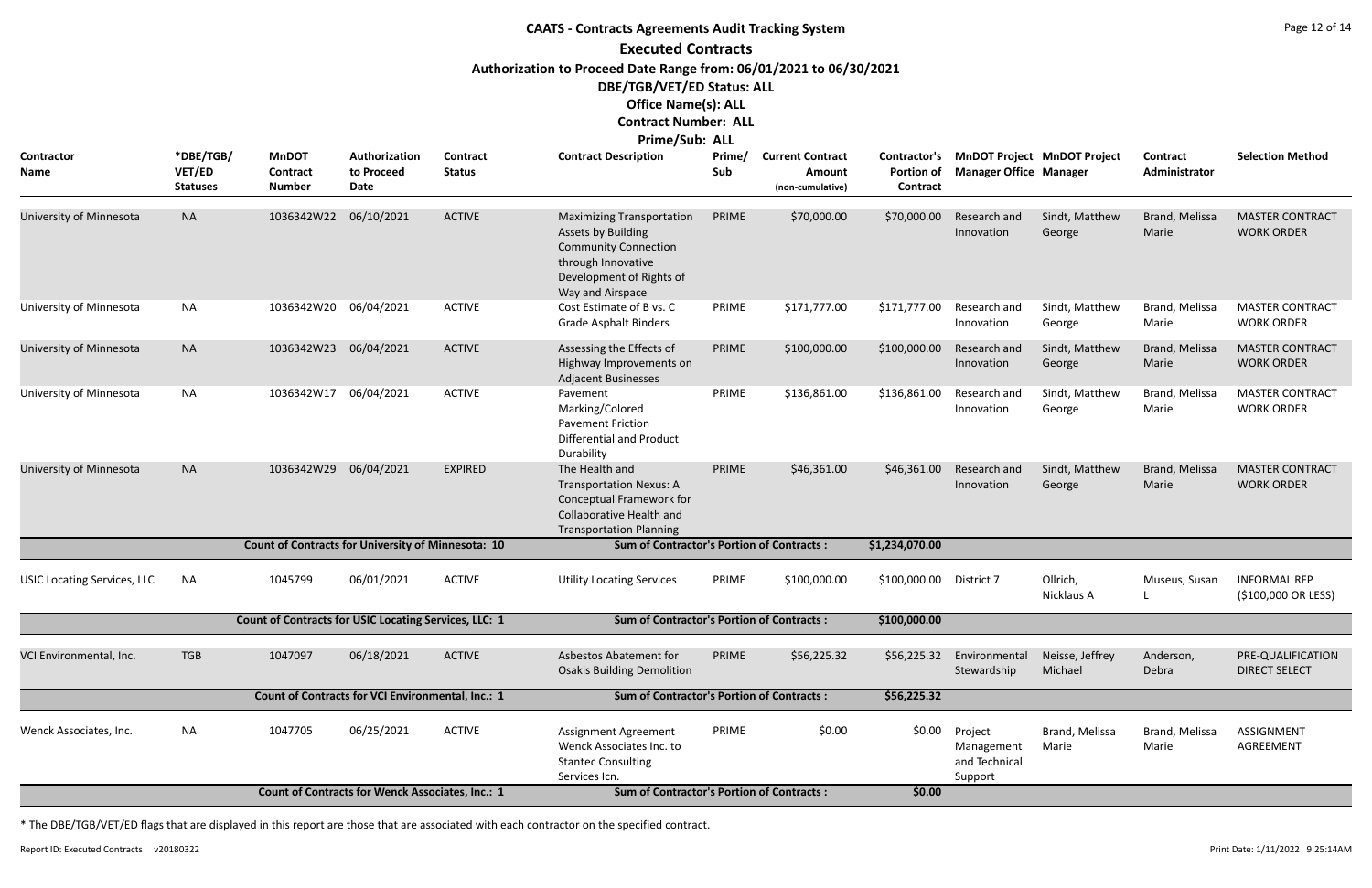|                                                    |                                                                    |                                                  |                                                                   |                                  | <b>CAATS - Contracts Agreements Audit Tracking System</b>                                                                                                                       |               |                                                              |                                      |                               |                                          |                                  | Page 13 of 14                               |
|----------------------------------------------------|--------------------------------------------------------------------|--------------------------------------------------|-------------------------------------------------------------------|----------------------------------|---------------------------------------------------------------------------------------------------------------------------------------------------------------------------------|---------------|--------------------------------------------------------------|--------------------------------------|-------------------------------|------------------------------------------|----------------------------------|---------------------------------------------|
|                                                    |                                                                    |                                                  |                                                                   |                                  | <b>Executed Contracts</b>                                                                                                                                                       |               |                                                              |                                      |                               |                                          |                                  |                                             |
|                                                    |                                                                    |                                                  |                                                                   |                                  | Authorization to Proceed Date Range from: 06/01/2021 to 06/30/2021<br>DBE/TGB/VET/ED Status: ALL<br><b>Office Name(s): ALL</b><br><b>Contract Number: ALL</b><br>Prime/Sub: ALL |               |                                                              |                                      |                               |                                          |                                  |                                             |
| Contractor<br>Name                                 | *DBE/TGB/<br>VET/ED<br><b>Statuses</b>                             | <b>MnDOT</b><br><b>Contract</b><br><b>Number</b> | Authorization<br>to Proceed<br><b>Date</b>                        | <b>Contract</b><br><b>Status</b> | <b>Contract Description</b>                                                                                                                                                     | Prime/<br>Sub | <b>Current Contract</b><br><b>Amount</b><br>(non-cumulative) | <b>Portion of</b><br><b>Contract</b> | <b>Manager Office Manager</b> | Contractor's MnDOT Project MnDOT Project | <b>Contract</b><br>Administrator | <b>Selection Method</b>                     |
| Widseth Smith Nolting &<br>Associates Inc.         | <b>NA</b>                                                          | 1046931                                          | 06/23/2021                                                        | <b>ACTIVE</b>                    | Design and Survey for OAE                                                                                                                                                       | SUB           | \$18,328.19                                                  |                                      | \$1,996.86 Metro District     | Olson, Tracy<br>Marilyn                  | Thurner,<br>Jodeen P             | <b>EQUITY DIRECT</b><br>SELECT (<\$25,000)  |
| Widseth Smith Nolting &<br>Associates Inc.         | <b>NA</b>                                                          | 1047138                                          | 06/08/2021                                                        | <b>ACTIVE</b>                    | SB Opportunity Program<br>ADA Designs FY21-FY22                                                                                                                                 | <b>SUB</b>    | \$99,991.44                                                  | \$19,834.24                          | <b>Metro District</b>         | Haavisto,<br><b>Richard G</b>            | Kamprath,<br>Augustine           | PRE-QUALIFICATION<br><b>DIRECT SELECT</b>   |
|                                                    |                                                                    |                                                  | Count of Contracts for Widseth Smith Nolting & Associates Inc.: 2 |                                  | <b>Sum of Contractor's Portion of Contracts:</b>                                                                                                                                |               |                                                              | \$21,831.10                          |                               |                                          |                                  |                                             |
| WSB & Associates, Inc.                             | <b>NA</b>                                                          | 1046806                                          | 06/18/2021                                                        | <b>ACTIVE</b>                    | <b>AMG Relative Milling</b><br>Method - Existing and<br><b>Milled Relative Surface</b><br><b>Model Development</b>                                                              | PRIME         | \$99,930.12                                                  | \$99,930.12                          | Research and<br>Innovation    | Sindt, Matthew<br>George                 | Duran, Ashley<br>Marie           | PRE-QUALIFICATION<br><b>DIRECT SELECT</b>   |
|                                                    |                                                                    |                                                  | Count of Contracts for WSB & Associates, Inc.: 1                  |                                  | <b>Sum of Contractor's Portion of Contracts:</b>                                                                                                                                |               |                                                              | \$99,930.12                          |                               |                                          |                                  |                                             |
| Young Environmental<br><b>Consulting Group LLC</b> | DBE/TGB                                                            |                                                  | 1035061W03 06/25/2021                                             | <b>ACTIVE</b>                    | MN 25 Pavement<br>Preservation, Bridge No<br>6321 and 88062 box<br>replacements.                                                                                                | <b>SUB</b>    | \$573,372.40                                                 | \$20,000.00 District 3               |                               | Scegura, Kelly                           | Arneson, Kelly<br>A              | <b>MASTER CONTRACT</b><br><b>WORK ORDER</b> |
|                                                    | Count of Contracts for Young Environmental Consulting Group LLC: 1 |                                                  |                                                                   |                                  | <b>Sum of Contractor's Portion of Contracts:</b>                                                                                                                                |               |                                                              | \$20,000.00                          |                               |                                          |                                  |                                             |
| Z Companies, Inc. dba Zan<br>Associates            | DBE/TGB                                                            | 1046209                                          | 06/15/2021                                                        | <b>ACTIVE</b>                    | Final design plan set                                                                                                                                                           | <b>SUB</b>    | \$894,550.12                                                 | \$65,372.30 District 7               |                               | Young,<br>Matthew                        | Museus, Susan<br>L               | FORMAL RFP (><br>\$100,000                  |
|                                                    |                                                                    |                                                  | Count of Contracts for Z Companies, Inc. dba Zan Associates: 1    |                                  | <b>Sum of Contractor's Portion of Contracts:</b>                                                                                                                                |               |                                                              | \$65,372.30                          |                               |                                          |                                  |                                             |